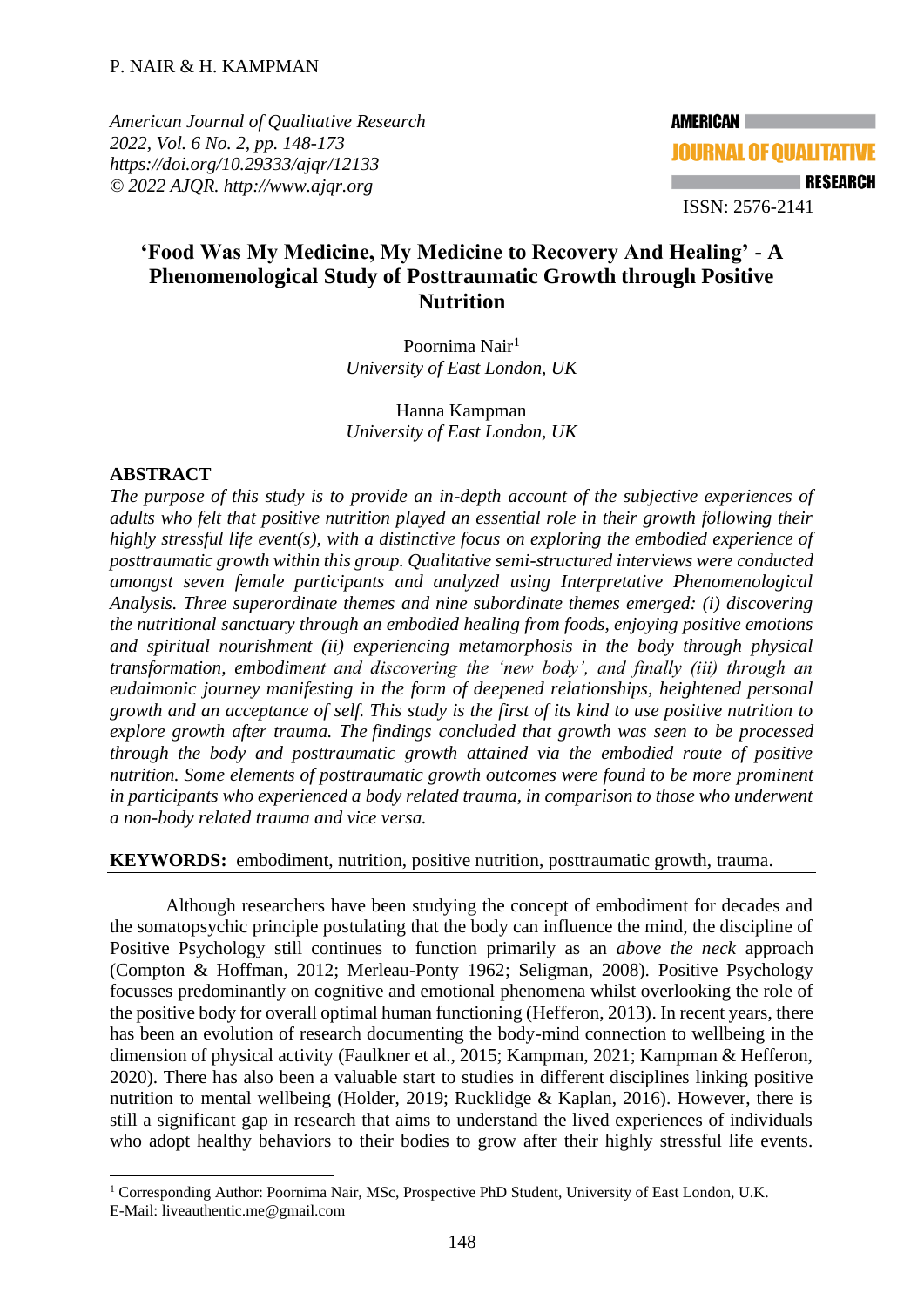Specifically, little is known about the phenomenological process of how positive nutrition can influence growth after a traumatic event.

Due to the above mentioned gaps in the literature, the purpose of this Interpretative Phenomenological Analysis (IPA) (Smith et al., 2009; Smith et al., 2022; Smith & Osborne, 2008) study is to explore (i) the phenomenological process of how an embodied approach like positive nutrition can influence growth after trauma (ii) the role of the body in participants who used positive nutrition as an action focused route to posttraumatic growth (iii) if certain posttraumatic growth outcomes were more prominent in participants who experienced a bodyrelated trauma in comparison to those who underwent a non-body-related trauma and vice versa.

#### **Literature Review**

#### **Traumatic Experiences and Their Impact on the Human Body**

Studies have suggested that 70% of individuals experience at least one traumatic event (TE) in their lifetime (Mills et al., 2011). The most common TEs reported have been witnessing grave injury or death, the unexpected death of a family member, automobile accidents, being assaulted and experiencing a life-threatening illness or injury (Benjet et al., 2016).Within the framework of posttraumatic growth, a TE is distinguished from a regular stressful event by its imputed seriousness (Krause et al., 2004), is "seismic" (Calhoun & Tedeschi, 1999, p. 2) and is often characterized as a "highly stressful and challenging life-altering event" (Tedeschi et al., 2018, p. 4). Studies have shown that a significant predictor of trauma is the extent to which the event disrupts and challenges one's core beliefs, with evidence suggesting that the traumatization experience can vary in individuals (Creamer et al., 2005; Weinberg & Gil, 2016), whilst setting in motion, their cognitive processing (Tedeschi et al., 2018). As trauma is in the "eye of the beholder" (Boals, 2018, p. 77), a TE can be deemed subjective, with interchangeable expressions such as *trauma*, *traumatic experience* and *highly stressful life event* used to describe challenges that disrupt the "individual's assumptive world" (Tedeschi et al., 2018, p. 4). This paper will therefore use these terms synonymously and define a TE as "the event needs to be significant enough to challenge the basic assumptions about one's future and how to move toward that future and producing massive anxiety and psychic pain that is difficult to manage" (Tedeschi et al. 1988, p. 2).

Trauma is an embodied experience impacting the mind and body, and long-term psychological trauma resulting from a TE is shown to live in the body and massively impact it (Van der Kolk, 2015). TEs can dysregulate the sympathetic nervous system, a part of the automatic nervous system that regulates the body's fight or flight response. It can also impact the hypothalamic-pituitary-adrenal axis which plays a key role in the body's response to stress and the inflammatory response system (Chakraborty & Burns, 2020; Kendall-Tackett, 2009). This dysregulation can result in an increase in chronic illnesses like cancer, cardiovascular diseases, chronic back pain, respiratory problems and gastrointestinal (GI) disorders (Kendall-Tackett, 2009; Korn, 2013). Studies show TEs to have a direct impact on the GI system damaging the microbiome, an integral part of the immune system that produces neurotransmitters posing higher risks for physical health problems after trauma (Gordon, 2019).

#### **Transformational Growth Following Highly Stressful Life Events**

Transformational growth following trauma has been termed Posttraumatic Growth (PTG) and can be defined as "positive change that occurs as a result of the struggle with highly challenging life crisis" (Tedeschi & Calhoun 2004, p. 1). Since this term was first coined by pioneers Tedeschi and Calhoun in 1995, different conceptualizations and models of PTG have been developed, highlighting the evolution in this field (Kampman, 2021). These models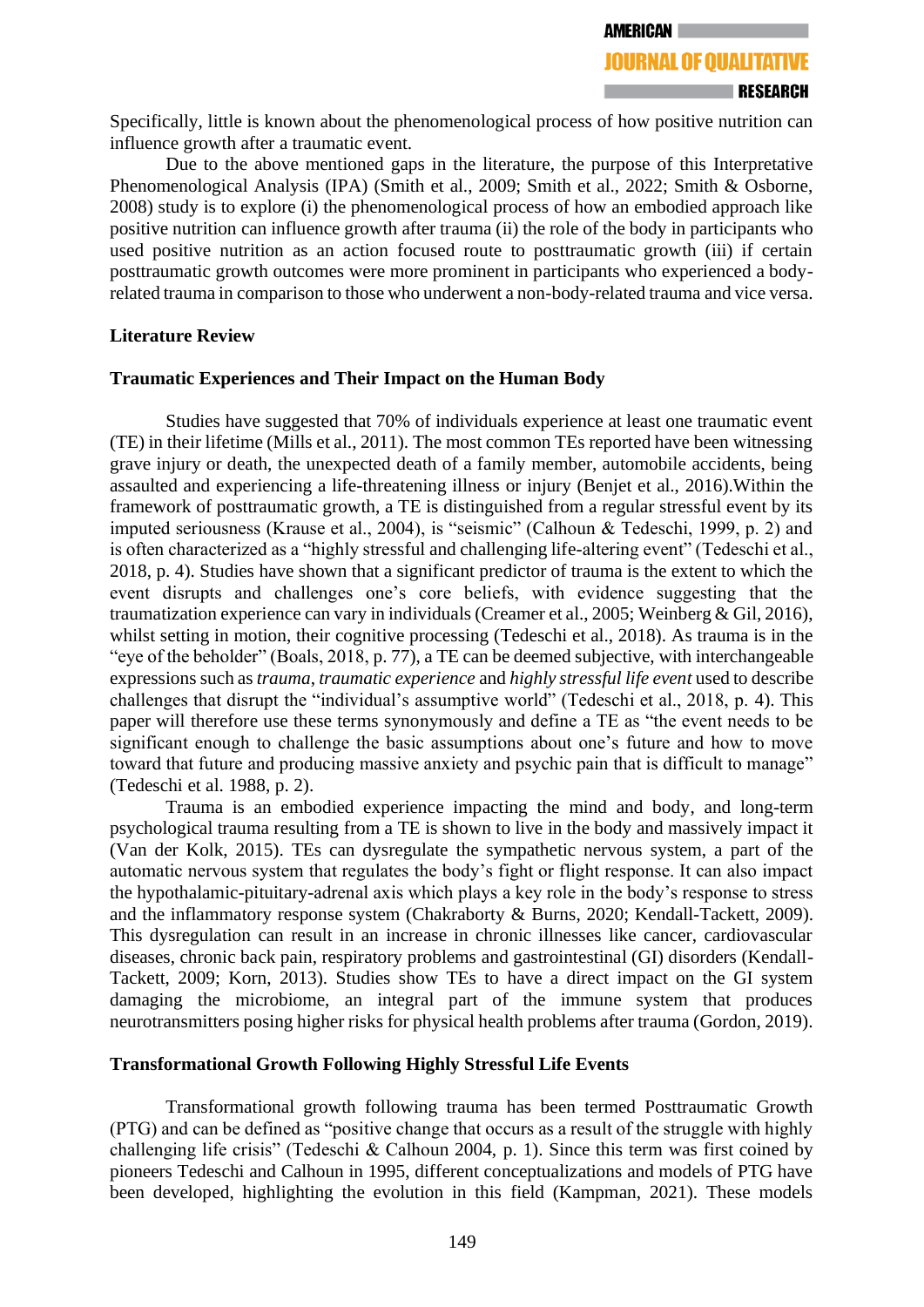include the *Transformational Model of Posttraumatic Growth* (Tedeschi & Calhoun, 1995, 2004), the *Janus-face Two Component Model* (Maercker & Zoellner, 2004), the *Organismic Valuing Theory* (Linley & Joseph, 2004), the *Action Focused Growth Theory* (Hobfoll et al., 2007), the *Corporeal Posttraumatic Growth Theory* (Hefferon et al., 2009), the *Affective-Cognitive Processing model of Posttraumatic Growth* (Joseph et al., 2012) and more recently the theory of *Growth as Positive Personality Change* (Jayawickreme & Blackie, 2014).

Arguably, the most studied model is the *Transformational Model of Posttraumatic Growth* (Tedeschi & Calhoun, 1995, 2004) and in this model the changes after trauma have been shown to be *transformational* and profound involving positive changes as a result of complex processes in the "cognitive, emotional, social and behavioral" lives of trauma survivors (Tedeschi et al., 2018, p.25). This growth is purely the result of the *struggle* after a TE and differs from any normative changes that could potentially occur during different growth stages of an individual (Tedeschi & Calhoun, 2012). The transformative model has deemed the following nine aspects as fundamental to the PTG process (Calhoun & Tedeschi 2006, 2013; Tedeschi et al., 2017; Tedeschi et al, 2018) – (i) the pre-trauma state, (ii) the traumatic event, (iii) shattering of the assumptive world (Janoff-Bulman, 1992), (iv) instinctive and intrusive ruminations, (v) schema revision (vi) deliberate ruminations (vii) social support, (viii) transformative growth through narratives and wisdom and (ix) some distress symptoms. With enhanced research and adaptations to the above models, PTG has also been conceived both as a process and an outcome (Tedeschi et al, 2018). Outcome in PTG has been seen to manifest in the following five domains (Tedeschi & Calhoun, 1996; Tedeschi et al., 2017) – (i) personal strength, (ii) relating to others, (iii) new possibilities, (iv) appreciation of life and (v) spiritual and existential change.

Research conducted over the past decade has shown the role of the human body to be closely connected to both part of the process and as an outcome of PTG (Hefferon 2012; 2013; Hefferon et al., 2008; 2009; 2012; Kampman, 2021; Kampman & Hefferon, 2020; Lykins et al., 2007). Furthermore, studies on embodiment i.e., people's "awareness of and responsiveness to bodily sensations" (Impett et al., 2006, p. 40; Piran et al., 2020; Tylka & Piran, 2019) has also shown that the body plays a critical role in the process and reinforcement of PTG (Hefferon, 2015). Research conducted on the PTG experiences of individuals who have been severely injured or have had body-related trauma postulate that when the body is affected by internal or external triggers, it can lead to heightened corporeal awareness, a term known as Corporeal PTG (C-PTG) (Hefferon, 2012; Kampman, 2021; Kampman & Hefferon 2020). Different types of TEs experienced by individuals can develop into different PTG processes and outcomes (Kira et al., 2013; Shakespeare-Finch & Armstrong, 2010; Wu et al., 2019). Whilst the role of the body in the PTG process has been primarily researched through studies in physical illness populations depicting C-PTG (Hefferon, 2012), it has also been suggested that the body should be part of "all explorations and models of growth" (Kampman, 2021, p. 261).

PTG has also been linked to wellbeing, a concept that in the area of Positive Psychology particularly has been conceptualized through two directions – (i) subjective or hedonic wellbeing, which is defined as satisfaction of life with a high positive affect and a low negative affect and (ii) psychological wellbeing (PWB) or eudaimonic wellbeing i.e., the actualization of human potential (Hefferon & Boniwell, 2011). Although growth outcomes are complex and not always related to PWB (Park et al., 2022), the Organismic Valuing Theory of PTG has argued that PTG is an increase in eudaimonic wellbeing (Joseph et al., 2012). Studies have also been shown to link growth to one's psychological growth (Cormio et al., 2014; Durkin & Joseph, 2009; Tallman et al., 2010), in the dimensions of self-acceptance, environmental mastery, personal growth, autonomy, positive relations with others and purpose in life (Ryff, 1989).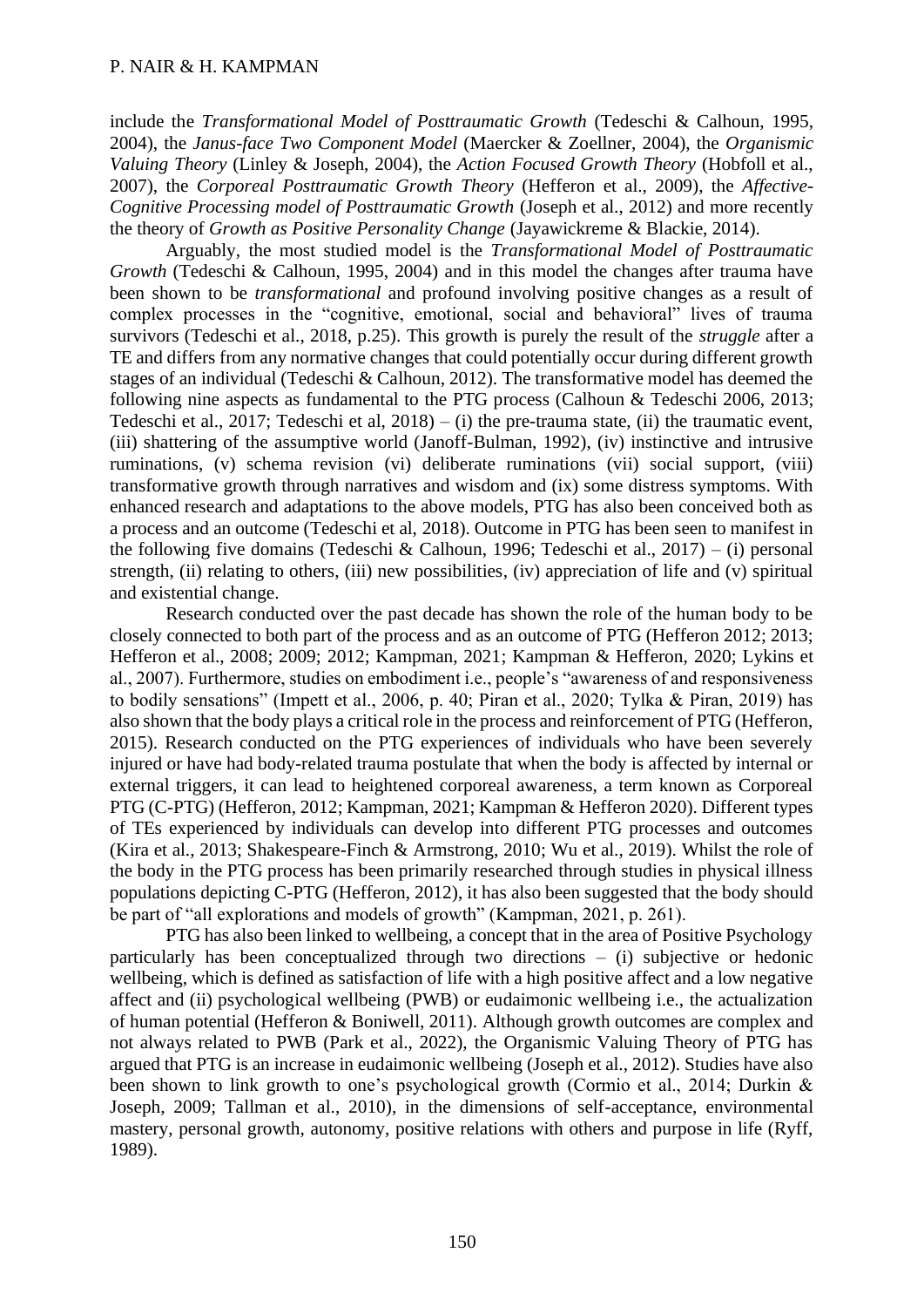**JOURNAL OF OUALITATIVE** 

#### **RESEARCH**

#### **Positive Nutrition and the Body Mind Connection to Wellbeing**

This study focusses on the component of positive nutrition, acknowledging that the role of diet and nutrition has been overlooked in Positive Psychology (Hefferon, 2015). In fact, to the best of the authors' knowledge, prior to this study, there have been no empirical studies available specifically connecting *positive nutrition, trauma,* and *growth*. Therefore, this section will review available studies from different disciplines focusing on the somatopsychic principle that what one puts into the body can potentially affect one's growth and wellbeing. Due to the lack of a standardized definition in this field and for the purposes of this study, positive nutrition will be defined as *diet and nutrition that leads to optimal functioning* (Gordon, 2019; Hefferon, 2013; Heferron & Boniwell, 2011; Korn, 2013; Korn, 2016) interpreted from the works of different researchers in this area.

Positive nutrition has been associated with diets such as the Mediterranean diet and the Keto diet which is low in processed foods, rich in fruits and vegetables, legumes, whole grains, healthy fats, fish, nuts and rich in omega-3 fats leading to higher mental wellbeing (Hanson & Mendius, 2009; Hefferon, 2013; Korn, 2013; Korn, 2016; Sofi et al., 2008;), with an increase in energy, vigor and contentment (Akbaraly et al., 2009) and a lower incidence of mental disorders (Heferron 2013; Jacka et al., 2010; Jacka et al., 2017; Rucklidge & Kaplan, 2016; Sanchez-Villegas et al., 2009). Correlational, longitudinal, and experimental studies across multiple populations have shown an emerging pattern – individuals eating more fruits and vegetables (FV) were associated with greater wellbeing (Holder, 2019) including higher life satisfaction, an increase in creativity, curiosity, vitality, flourishing, motivation, and better mood (Dreher, 2018; Otake & Kato, 2017). Further, in a longitudinal study conducted by Mujcic & Oswald (2016) examining food diaries of 12,385 randomly sampled Australians aged 15-98 years over 2007, 2009, and 2013 using the *Household, Income, and Labour Dynamics in Australia Survey*, an increase in their FV consumption was predictive of higher wellbeing, life satisfaction and happiness. Eudaimonic wellbeing has also been linked with FV consumption (Conner et al., 2015; Rooney et al., 2013) leading to an increase in dopamine, serotonin and oxytocin which have all been connected to eudaimonia (Rao et al., 2008). Finally, a hermeneutic study to understand the lived experience of food wellbeing in adults also shows nutrition as a eudaimonic experience that includes various processes, meanings, and contextual states (Mugel et al., 2019) potentially linking PTG to be an embodied experience where trauma is processed through the body and growth achieved through an embodied route (Hefferon et al., 2009) via nutrition.

#### **Research Question**

To explore the intricacies, complexities and nuances of the subjective experiences of adults who used positive nutrition after their TEs, this study aimed to capture the idiographic accounts of what it is to live through this experience and how the participants made sense of their experiences and interpreted them in a way that led to their PTG. Specifically, this study aimed to answer the following research question: What is the lived experience of adults who used positive nutrition to grow after a traumatic event?

# **Methodology**

# **Design**

Given this study was new, and the area under-researched in Positive Psychology, a qualitative research methodology was deemed appropriate to explore new phenomena (Kegler et al., 2017). Furthermore, the participant pool for this study was niche, hard to reach and the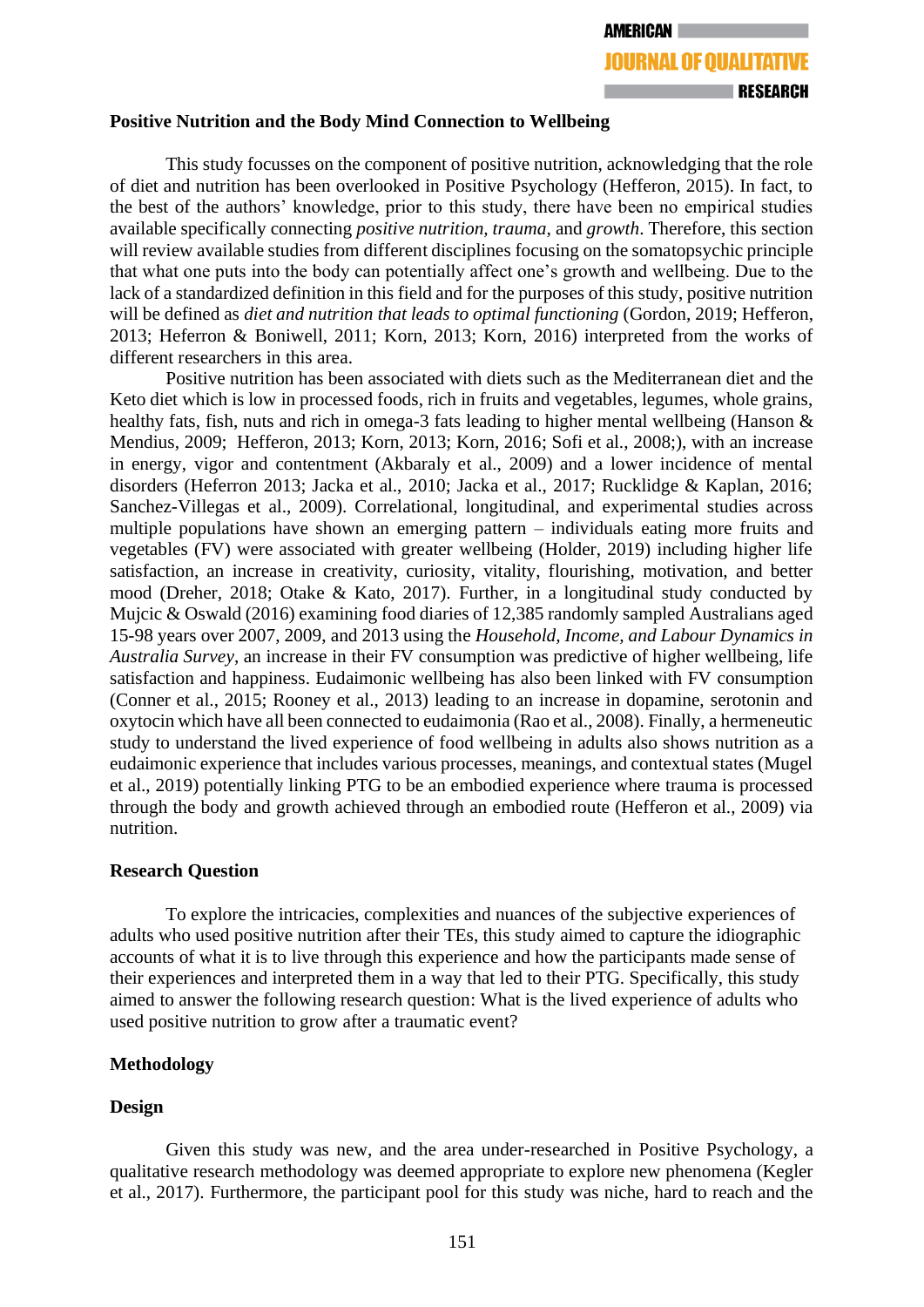sample size small due to the strict participant restriction criteria (Kampman & Hefferon, 2020). Due to the deep exploratory nature of this specific study, the authors decided to use IPA which aimed to find the meanings of experiences and states of this small, homogenous sample of participants (Larkin et al., 2006; Smith & Osborne, 2008). This study therefore stands on the three major theoretical pillars of IPA  $(i)$  phenomenology – the study of the lived experience  $(ii)$ hermeneutics – the theory of interpretation and (iii) idiography – analysis of the unique and subjective phenomena (Smith et al., 2009).

# **Participants**

Participants were recruited using a non-probability sampling method called 'purposive sampling' seeking out information rich individuals (Devers & Frankel, 2000) who used positive nutrition to move forward from their traumas. Social media, forums, and word of mouth was used for recruitment, and based on eligibility, seven participants were selected. The ages of the seven participants ranged between  $30 - 60$  years. Six out of seven had some form of college education with most pursuing higher education. The candidates spoke English fluently with all participants except two being non-white. Although this study was open to both the male and female population, only women responded. To maintain anonymity, all individuals were given pseudonyms.

#### **Table 1**

| N <sub>o</sub> | Pseudonym | Gender | Age | Nationality    |
|----------------|-----------|--------|-----|----------------|
| P <sub>1</sub> | Ally      | Female | 40s | <b>British</b> |
| P <sub>2</sub> | Beatrice  | Female | 30s | Polish         |
| P <sub>3</sub> | Caroline  | Female | 40s | <b>British</b> |
| <b>P4</b>      | Dora      | Female | 40s | <b>British</b> |
| P <sub>5</sub> | Ellie     | Female | 50s | Australian     |
| P <sub>6</sub> | Fran      | Female | 30s | <b>British</b> |
| P7             | Gemma     | Female | 50s | <b>British</b> |
|                |           |        |     |                |

All participants described their highly stressful life events as *the events happened several times and stopped* (Kira et al., 2013). Three participants had body related traumas (for instance, cancer); the other three had non-body related traumas (for instance, divorce) and one participant had a non-body related TE which ultimately led to a body trauma. The types of foods included in all participants' diets post their TEs were consistent with healthy, nutritious foods ranging from fruits and vegetables, wholegrains, legumes, fish and seafood, nuts and seeds, healthy fats, lean meats, eggs, organic red meat with a complete omission of highly processed and saturated foods.

#### **Procedure**

After gaining the ethical approval for the study, recruitment of participants commenced. Semi-structured interviews were used to collect data, keeping in line with the IPA protocol (Smith et al., 2009), with each interview process lasting around 60 to 90 minutes to explore the topic deeply (Alase, 2017). Open-ended questions such as 'could you talk about your experience of engaging with foods after your highly stressful life event'; 'how if at all did these foods help you move forward with your life' were used as an interview guide (Howitt & Cramer, 2017) to aid this process. Following the interviews, participants were debriefed, and appropriate support services sent in the debrief letter to them.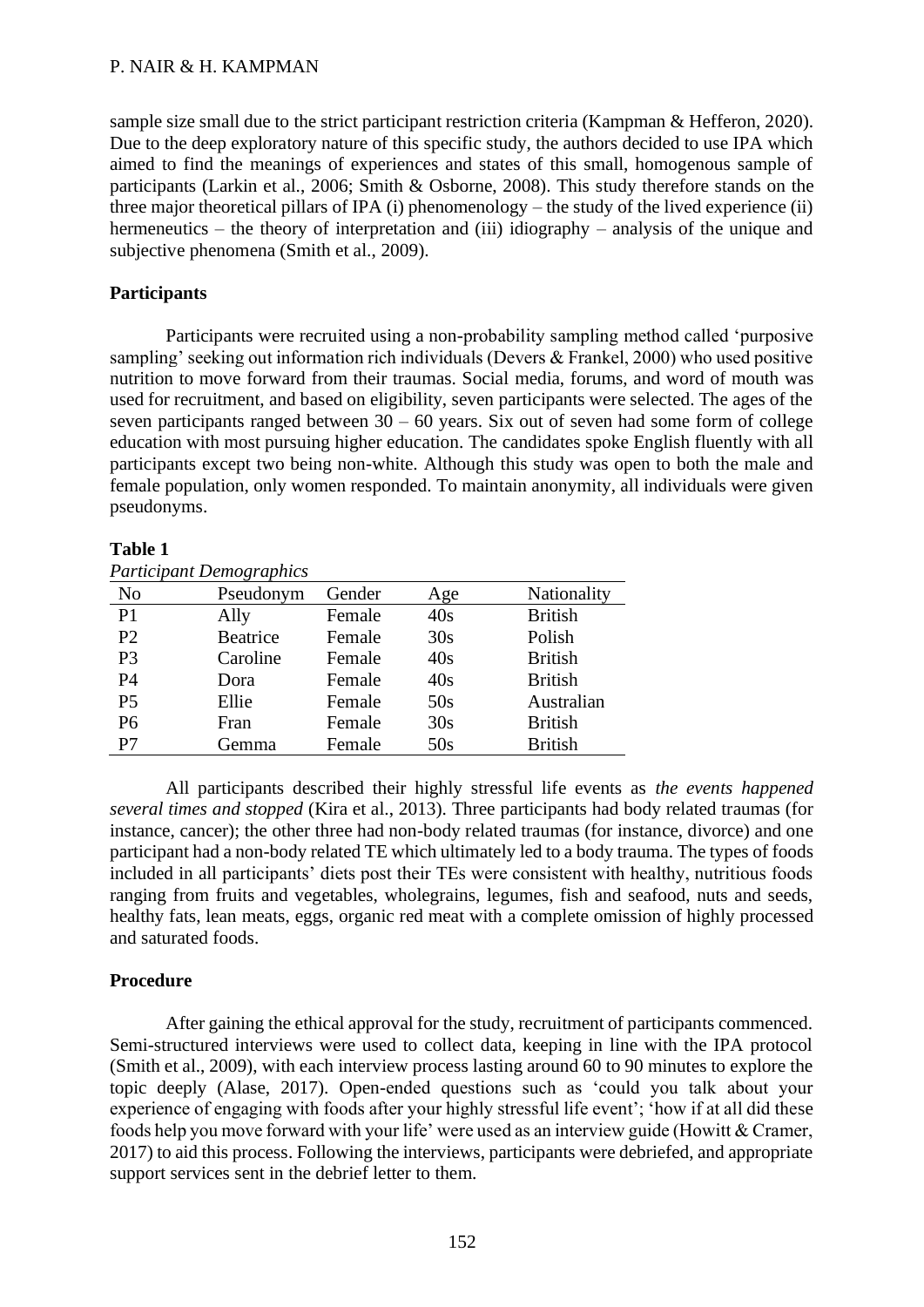#### **Data Analysis**

Data analysis was conducted using the analytic steps followed in an IPA study. The authors want to acknowledge that there have been recent changes incorporated to IPA analysis and terminology (Smith et al., 2022). However, as this study was well underway and conducted prior to the release of the new edition, Smith et al., (2009) was used as the guide to check the alignment and protocol of IPA. The authors also understand that both versions will be used for a period of time (Smith et al., 2022) and have therefore unanimously agreed to use old terminology for this study to stay fully authentic.

As part of data analysis, the interviews were recorded and transcribed verbatim. After this stage, there was an initial noting of comments and on readings that followed, emergent themes were identified and noted. This was further analyzed by searching for connections between emergent themes through the processes of abstraction and subsumption (Smith et al., 2009) before organizing them into meaningful clusters. After completion of this process for all participants, theme patterns across all transcripts emerged and a summary table was developed only displaying themes that directly reflected the participants' quality of experience of the phenomenon under investigation including quotes to illustrate each one. The aim was to stay as close to the original transcripts to demonstrate that the themes generated were grounded in data and followed perspective management (Levitt et al., 2017). As IPA is an iterative process (Smith & Osborne, 2008) theme labels were modified, and unidentified themes revisited as analysis moved up from the individual to group level. Once full and final integration of superordinate themes and subordinate themes were identified (Table 2), write up commenced.

# **Table 2**

| superorumate Themes, suborumate Themes and Frevalence |                                           |                                                                  |  |  |  |  |
|-------------------------------------------------------|-------------------------------------------|------------------------------------------------------------------|--|--|--|--|
| <b>Superordinate Themes</b>                           | <b>Subordinate Themes</b>                 | Prevalence                                                       |  |  |  |  |
| Discovering the Nutritional<br>1.<br>Sanctuary        | 1.1 Embodied Healing                      | (6/7) Ally, Beatrice,<br>Dora, Ellie, Fran,<br>Gemma             |  |  |  |  |
|                                                       | 1.2 Positive Foods for Positive Emotions  | $(4/7)$ Beatrice, Caroline,<br>Fran, Gemma                       |  |  |  |  |
|                                                       | 1.3 Spiritual Nourishment                 | (4/7) Caroline, Beatrice,<br>Ellie, Gemma                        |  |  |  |  |
| Metamorphosis of the Body<br>2.                       | 2.1 Physical Transformation               | $(5/7)$ Ally, Beatrice,<br>Caroline, Fran, Gemma                 |  |  |  |  |
|                                                       | 2.2 Grounded, Reconnected and<br>Embodied | $(5/7)$ Ally, Beatrice,<br>Dora, Ellie, Gemma                    |  |  |  |  |
|                                                       | 2.3 Discovering the 'New Body'            | (4/7) Caroline, Dora,<br>Fran, Ellie                             |  |  |  |  |
| 3.<br>The Eudaimonic Journey                          | 3.1 Embracing Positive Relationships      | (4/7) Beatrice, Dora,<br>Fran, Gemma                             |  |  |  |  |
|                                                       | 3.2. Broadening Horizons                  | $(7/7)$ Ally, Beatrice,<br>Caroline, Dora, Ellie,<br>Fran, Gemma |  |  |  |  |
|                                                       | 3.3 Acceptance of Self                    | $(4/7)$ Ally, Beatrice,<br>Ellie, Caroline                       |  |  |  |  |

*Superordinate Themes, Subordinate Themes and Prevalence*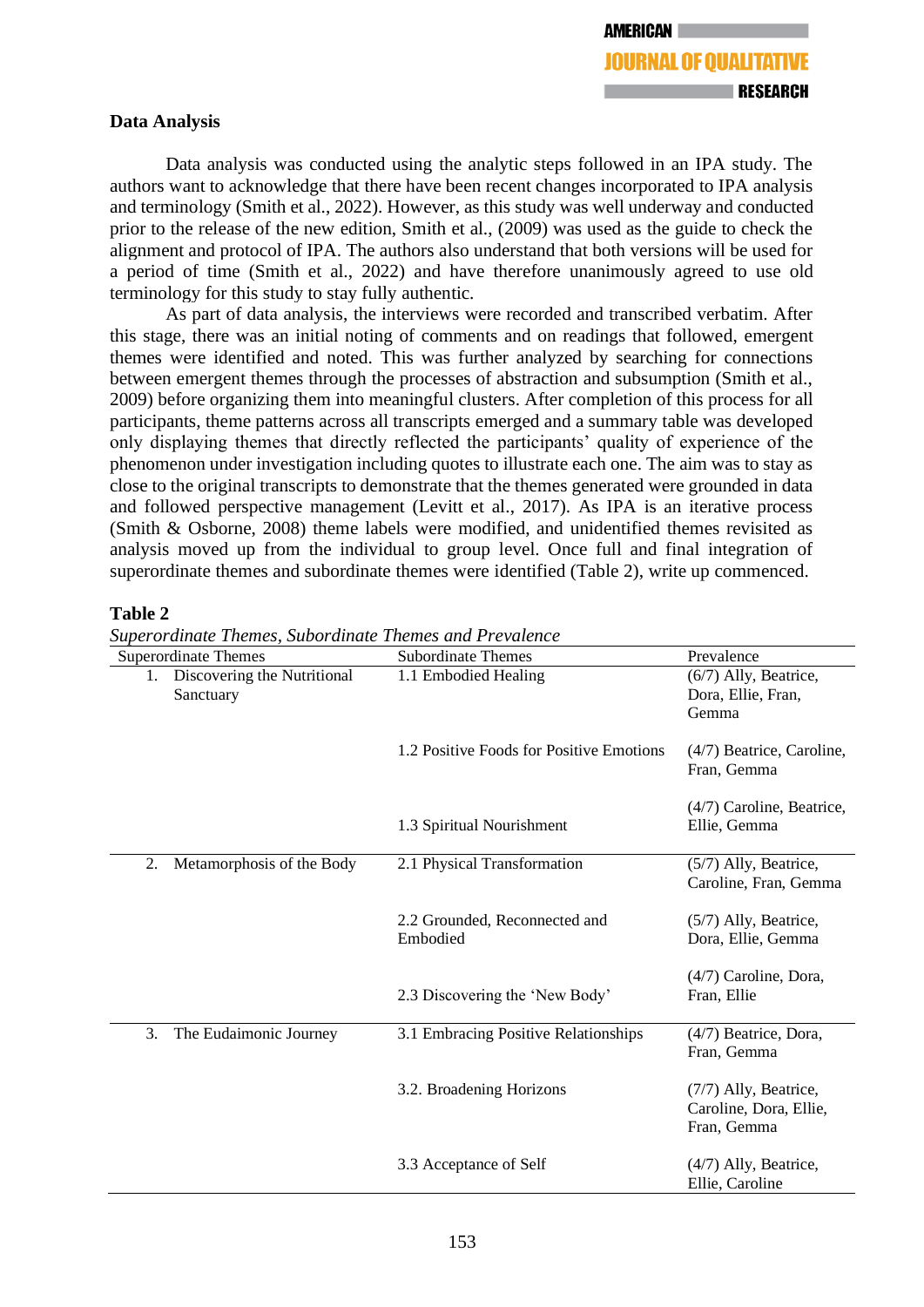# **Results**

Three master themes and nine subordinate themes transpired during the analysis of data (see Table 2). These themes expressed a strong emergence of growth amongst all participants who used healthy foods to grow after their TEs. Specifically, in all individuals, growth was seen to be processed through the body and PTG attained via an embodied route through positive nutrition. In addition to this, some elements of PTG outcomes were found to be more prominent in individuals who experienced a body related trauma in comparison to those who underwent a non-body related trauma and vice versa. The three superordinate themes are: 1. Discovering the Nutritional Sanctuary, 2. Metamorphosis of the Body and, 3. The Eudaimonic Journey. Nine subordinate themes were also revealed, highlighting the profoundly unique journey of each participant. Each theme will be analyzed in this section representing the unique experiences of participants.

#### **Discovering the Nutritional Sanctuary**

# *Embodied Healing*

The journey of healing was a physical experience, reinforcing that positive nutrition served as an embodied path to healing and PTG. Furthermore, this process was a powerful phenomenon for participants who experienced a body related trauma. Many expressed how the body takes prominence, is brought front and center. Individuals shared powerful experiences of witnessing a lack of control in the body when faced with physical illness. Positive nutrition was seen as a powerful way to regain some form of control, to survive and heal through nutritious foods. Ellie, who is a cancer survivor shares:

> *I was in a really horrible place because of cancer and actually over the next 10 years I had seven surgeries with reconstruction. Emotionally and physically, the foods made me feel that I was in control, and it made me feel that I was doing everything I could to survive, to honor my body. I incorporated healthy food and I felt comforted, built, nurtured by the food that I put in my body, I felt that I was doing my best. Yeah, I thought I felt closer to my body in my health by really taking time to appreciate what I was putting in my body. Nutrition was this healing space for me.*  (Ellie)

Ellie expresses here how using the body and nurturing it intentionally with healthy foods became a potent part of her healing process. However, through her language and continuous use of the word *'feel'*, there was an indication that although she was not able to control her treatment and changes to her body from cancer and the treatments, she felt there was immense power to heal through foods. Positive nutrition offered her a safe space when everything else around her was chaotic and uncertain, eventually helping her "move forward" and grow. Similarly, Gemma also talks about reviving through food: "The foods really revived me… I think later as time went on, I noticed that certain foods had different purposes and perhaps sensations." For Gemma the use of the word "revived" gives the impression that embracing different foods had different effects, sensations and energy levels on her body and healing. Again, a strong trend discovered amongst individuals who experienced a body related trauma, this became an exercise of discovery as they understood how nutrition worked for them. "Different foods had different purposes and different outcomes for me, so one size really doesn't fit all" said Ally, a shared knowledge amongst all participants that what one's body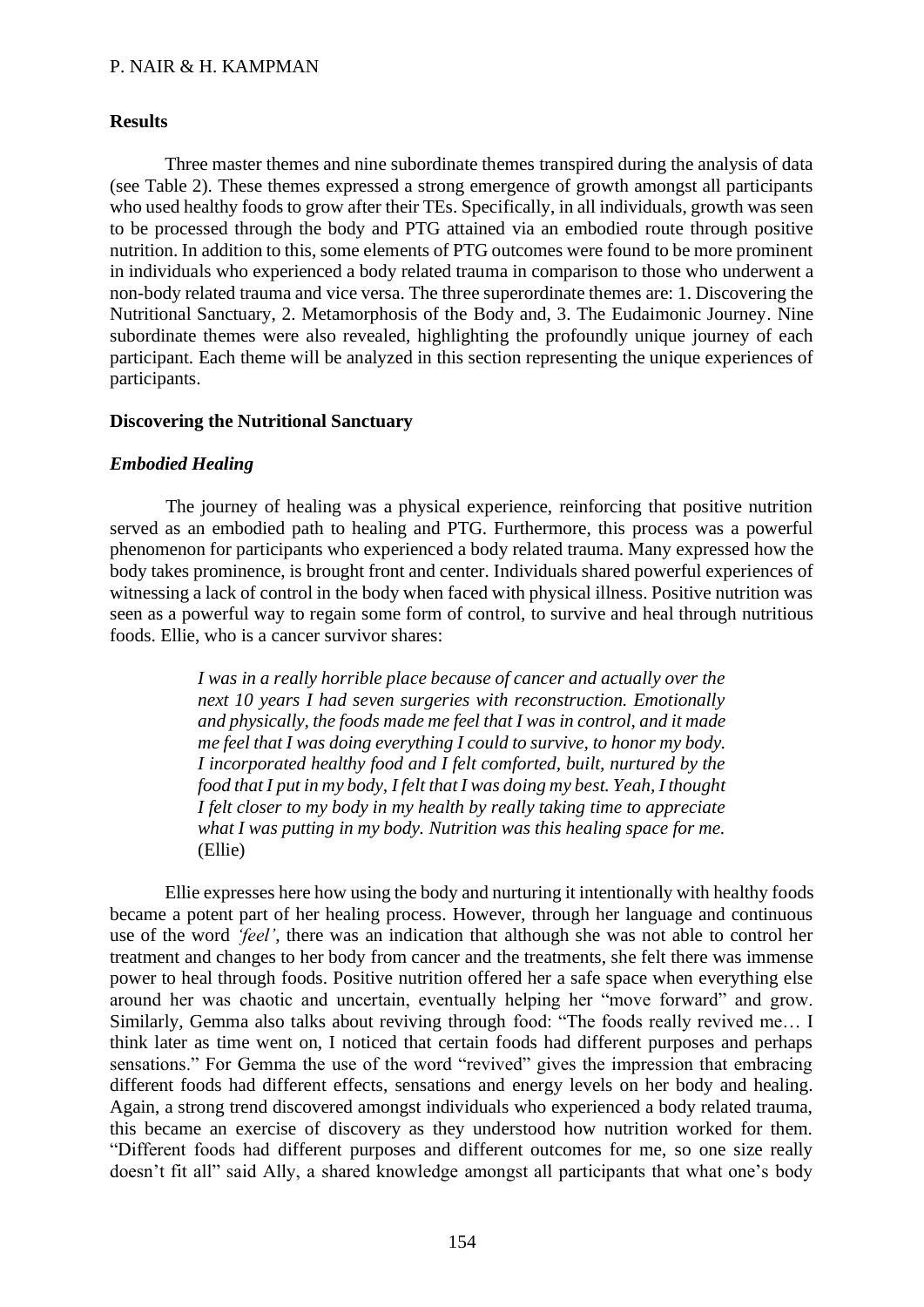needs today in terms of nutrition may be very different from what is required another day. This can also be interpreted as what is a healing food for one, perhaps does not serve others.

#### *Positive Foods for Positive Emotions*

A psychological construct for many, participants expressed how healthy foods had a positive impact on their emotional wellbeing. Analyzing this in an in-depth manner, this subordinate theme can be further broken down into three parts (i) positive foods leading to positive emotions, (ii) positive emotions driving physical activity and (iii) positive emotions facilitating better sleep.

The first aspect of the experience was straightforward for all participants – the consistent action of eating healthy foods led to an increase in positive emotions. Participants used words like "calmer," "happy," "content," "high energy," "lifted mood," "self-love," "joy," "optimistic," and "hopeful" to describe their mental states. Positive emotions also led to better processing of negative events and higher goal setting. Beatrice who adopted a Keto diet after her highly stressful life event shares:

> *So it was, as I said about my emotions, I've had a feeling that if something tough happens, I can look at it now and process it. I am more aware. I am more conscious dealing with this stuff because previously if something happens, it was like click [clicking her fingers] and I was full of anger and full of negative emotions and I couldn't stop it. And since the Keto diet and eating all these healthy foods like fruits and vegetables, something happened, and I look at it. I am calmer. I have all these positive emotions now; on any day I follow this schedule and I'm more organized and more in control.* (Beatrice)

As Beatrice shares her experience, there is a sense of curiosity she displays as to how her previous patterns of negative emotions shifted or even the mechanism of it. The clicking of her fingers as she expresses herself shows this was instant, almost a physical manifestation of the suddenness of the change and a tone of awe in how the processing of her emotions transformed since she started her Keto diet.

The second aspect of this experience for participants was that positive foods led to positive emotions which in turn motivated them to get physically active. Individuals described this as healthy foods helping them relax, feel light, clean and the high energy giving them the drive to focus on exercise, yoga and running. Caroline says:

> *I had this huge amount of energy, it actually started to give me pleasure to be physically active… I started doing yoga in 2019. Just to keep moving things forward in a positive way. With the food and yoga, I started feeling all these positive emotions and just good about myself, self-love you know, just happier.*

Caroline's description illuminates this ripple effect on her emotions both from foods and engagement in physical activity. The use of the word "pleasure" shows her enjoyment and motivation engaging with yoga, whilst "self-care" expressing how she is now in a position of awareness to take care of her wellbeing, leading to further positive emotions.

The final component was positive foods giving rise to positive emotions which in turn allowed participants to enjoy deeper and fuller sleeping patterns. Experienced by many of the participants, they describe how shifts in sleeping patters added to their positive emotions thereby increasing their overall wellbeing. Fran summarizes this as: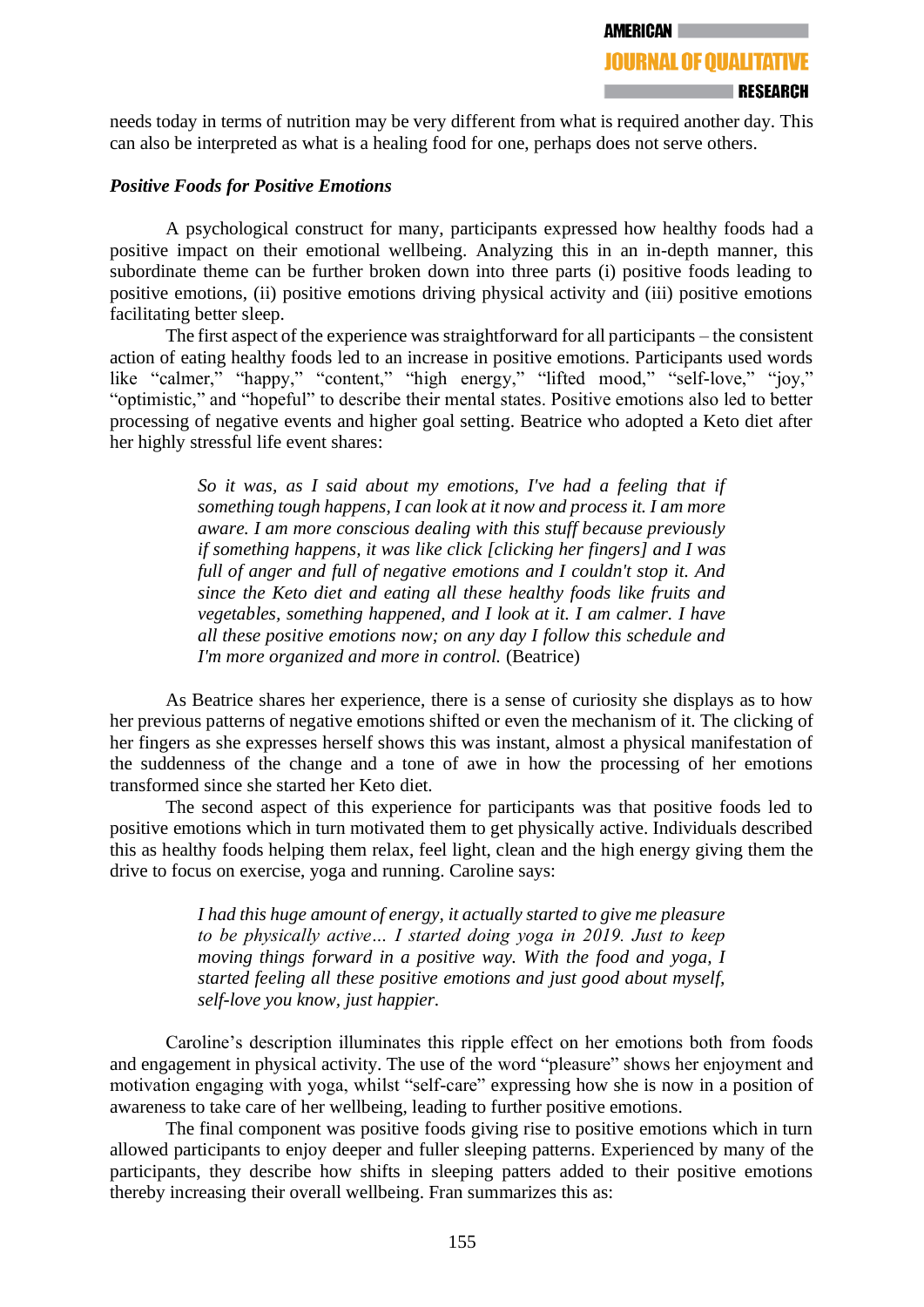*I was sleeping better as previously the sugar would just feed my insomnia and keep me awake. I didn't feel that full and I felt clean, light and sleep gave me more energy for everything. I was feeling so much more positive and really hopeful, optimistic that things were going to get really better for me after all this time.*

As Fran shares how her sleeping patterns shifted after changing the way she ate, one can sense how she was finally able to reclaim her sleep and, in a way, reclaim her life, illustrating how valuable this shift was for her wellbeing. Her tone and description express a deep sense of hope and optimism from this simple yet powerful habit leading the way to a more positive space.

#### *Spiritual Nourishment*

Experienced strongly by participants who endured a non-body related trauma (for instance childhood abuse, divorce), this subordinate theme highlights the spiritual impact foods had on participants after their TEs, including a deeper sense of reliance on faith, a profound understanding of beliefs and a connection to the universe. Participants described how the act of cooking and praying over food offered a deep sense of spirituality, growth, opening and coming home to their authentic selves. Gemma shares her thoughts:

> *I began to pray over my food and keep my thoughts focused on Krishna [a Hindu God] when I was cooking and on God and yeah, and I think that's something that stayed with me. That was the spiritual aspect. I think that was like bringing it all home. It was karmic, I was coming to myself, yeah my real self.*

For Gemma, food was an expression of her religion and faith, an anchor, and a private space for her to come home to. Her use of the word "karmic" symbolizes the spiritual effect of food i.e., "you are what you eat," perhaps offering her a deeper understanding of the experiences of trauma she underwent. Whereas for some participants like Gemma food was part of a religious and spiritual practice and an expression of their faith, for others food itself was their religion. Ellie said, "food is my religion" and how connecting her body through foods established a "larger than life connection with it all." Despite having suffered immensely through her traumas, foods offered Ellie a spiritual rejuvenation, allowing her to grow and the believe that she is supported by the universe.

Although some participants experienced a sense of spiritual nourishment only after introducing positive nutrition post their period of psychological disequilibrium, some had gone on to build from their pre-existing beliefs. Two of the participants took their sense of spirituality to deeper levels by engaging in yoga and working in spiritual wellness centers. Caroline went on to do a teacher training program in yoga and shares her spiritual experience:

> *I've definitely become more spiritual after eating healthier and being more mindful of what I put in. Because I don't drink [alcohol] anymore and because I don't spend my time escaping, I think I spend more time on personal development like spiritual development … I think that it's been more of a recognition that I am an energy being and that much of what we manifest is based on our vibrational frequency. Yep.*

Caroline suggests that positive nutrition was only one part of the larger puzzle, but an important piece that led her down a clean and deep spiritual path. She was able to move away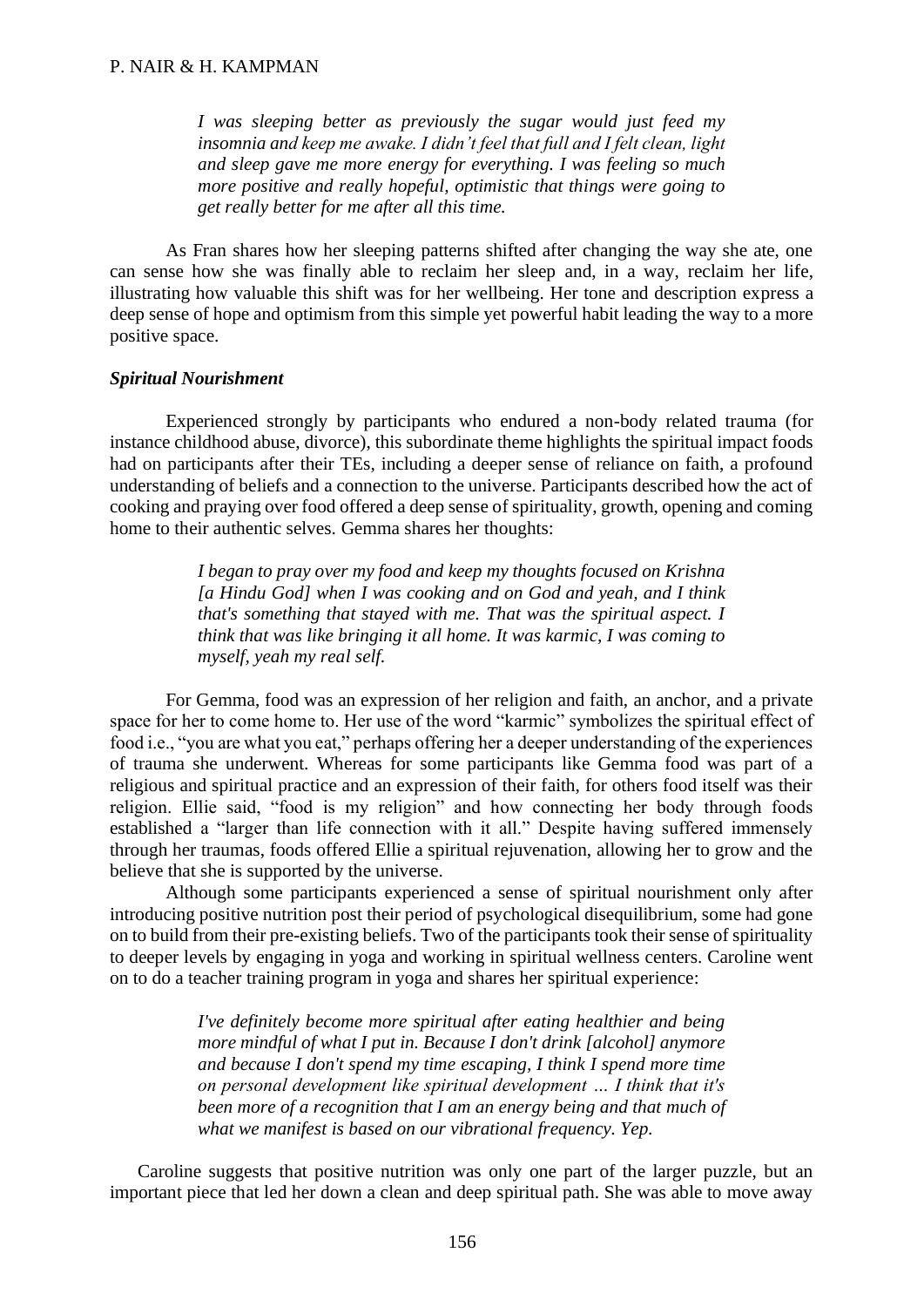from all the numbing behaviors that did not serve her and engage in personal and spiritual development.

Finally, for one of the participants who had experienced a body-related trauma, there was a sense of disequilibrium and a spiritual struggle at the time of the interview. Dora described how she has never really been a spiritual person but sensed that her experiences perhaps had led to some shifts in this area. Not ready to share more, she says, "So this spiritual side, I don't know, it's just private."

#### **Metamorphosis of the Body**

# *Physical Transformation*

Positive nutrition post TEs led to a physical transformation in participants who experienced both a body and non-body related trauma. One of the most striking changes was significant weight loss which occurred as result of incorporating healthy foods and eliminating highly processed foods. Expressed by Caroline as "changed self-concept," by Beatrice as "recomposition of the body" and by Ally as "a body with less cellulite," they echo this thought of how weight loss that started in the body physically enhanced strength and a better sense of self. For instance, two participants Fran and Caroline had a tremendous weight loss journey and Caroline shares her experience:

> *The physical changes have been really, really significant. A lot really. I mean, really, I have a completely changed self- concept. You know, before I was a size 22 at my biggest and I'm now a size 10, I can move around more. I am just so much connected to my body physically… The weight loss was so visual, changing my body and then changing my mind was simply transformational for me.*

For Caroline, sharing and discussing her weight loss journey was particularly a poignant moment. The number of times she uses the word "really" in the above extract clearly drives home the physical transformation she underwent. A smaller body also signified greater movement. The phrase "changing my body and then changing my mind" is particularly powerful in exhibiting how a visual change through weight loss was a significant catalyst in aiding her psychological growth.

Whilst weight loss was significant for some, for others, the prominent physical transformation appeared as a reduction in physical ailments. Owing to the TEs experienced by participants, many struggled with physical issues because of their extreme distress. This manifested in the body in the form of severe migraines, cysts, dizziness, brain fog, bloating, hormonal imbalance, period pain and issues relating to the gut and bowels. However, with the introduction of positive nutrition after their TEs, this changed, as Beatrice expresses:

> *I also saw huge changes in my physical body because after I started eating healthy, I had no pain in my stomach, no bloating, no sounds… I don't have these ups and downs now after eating healthy, and I have no pain during my period, I think my hormones are more stable.*

Given the intensity of physical symptoms it was illuminating to witness Beatrice's sense of awe, relief, and solace, highlighting the role nutrition played in her recovery. For Ally too who spent years encountering the physical symptomology of trauma, she shares how a change through foods was "life changing for me."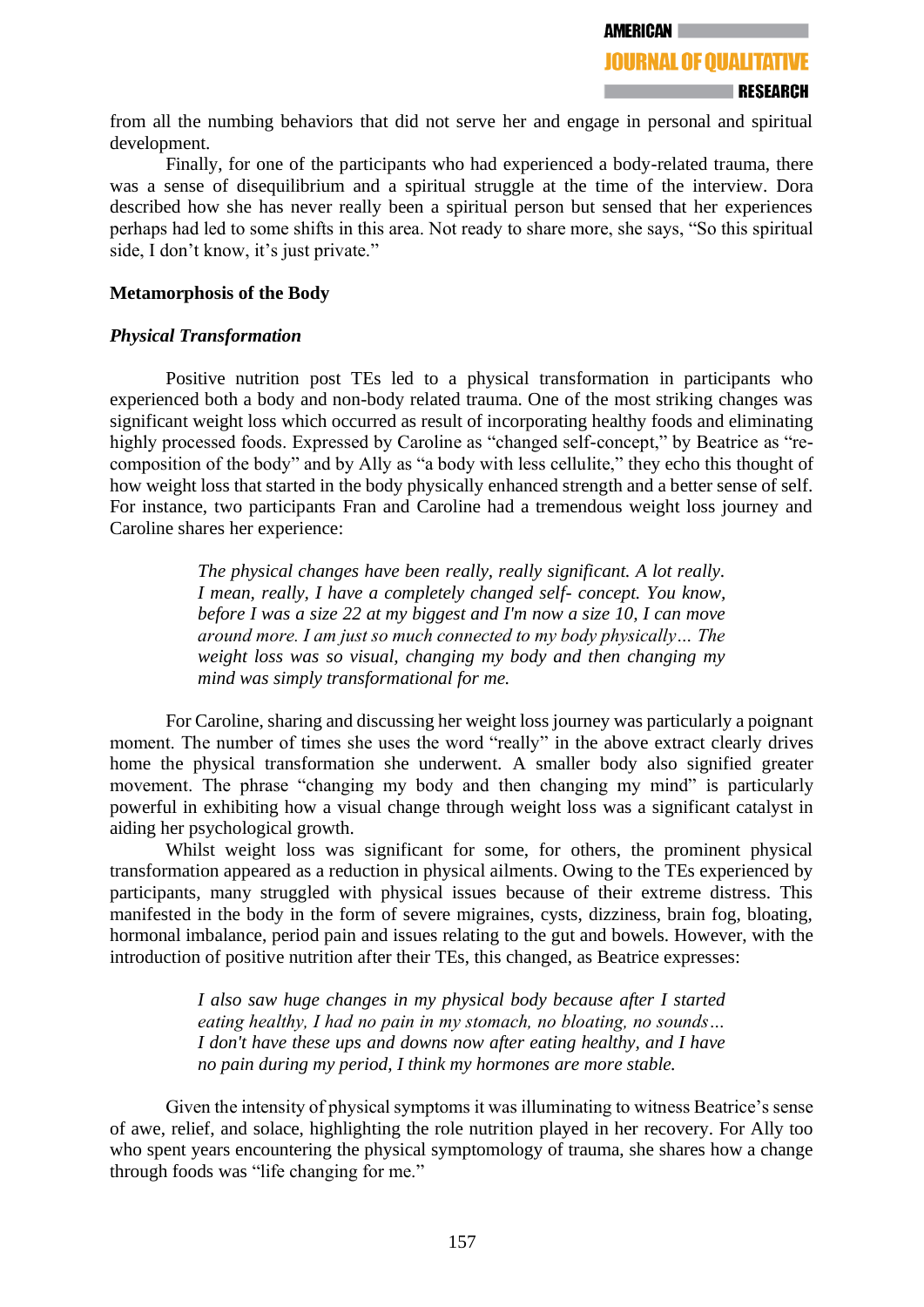#### *Grounded, Reconnected, and Embodied*

Reconnecting with the body through positive nutrition opened an embodied path to integration with participants' traumas. Using foods led to a body-based rumination process which overtook any previous intrusive rumination. This deep sense of embodiment reinforces how the body, brain and the outer world are interwoven with all psychological processes firmly grounded in the body. Beatrice shares:

> *I can see that my body is happy, it feels very grounded and connected… Now my body feels alive and completely energetic. I feel everything in my body now. When I process my emotions too, I can sense it in my body.*

Participants with a body related trauma explored this on a semantic level and recognized that appreciating their bodies through nutrition paved a way to reconnect with it. Ellie articulated how emotions like anger, happiness and sadness can now be processed through her body and the deep sense of disconnection with the body she experienced previously had now changed. She says:

> *I feel everything in my body now. When I process my emotions too, I can sense it in my body. I never used to be connected to it, I don't even think I could feel my body before, there was no connection really. Now everything has changed. Well, honoring my body was my biggest priority because I think you know I've been given this house that I live in, and it inspires me to look after and nurture and honor and appreciate our body [through healthy foods]. I feel very passionately that I have a duty to, it's my responsibility to help my body to function as best as I can.* (Ellie)

From Ellie's words, one can notice a renewed sense of appreciation and a deeper connection she felt towards her body. "Honoring my body" illuminates her passion for nourishing her body on a cellular level, almost like this was the only way to reclaim it. Becoming aware of her body through foods reminded her of the emotions she was feeling, leading to embodied cognition and an acknowledgement that she felt grounded in this experience.

Another significant finding in Dora and other participants who experienced a body related TE was this idea of "retaking control of the body" and "using my body to get to my mind." She goes on to explain:

> *So, I think by doing things like eating heathy foods that I was in control you know, just retaking control of my body… It anchored me to my body, to my core. I felt I had to use my body to get to my mind. My body had to feel it first and the nutrition helped me do that. That anchoring to the body was important … I mean the grounding and anchoring certainly came from first the body and then a psychological perspective.*  (Dora)

"Retaking control" was significant for Dora and other participants as they lost control of their bodies or in some cases, ignored their bodies after their TEs. One can see that with food they regained some form of control, finding their way back to their bodies through food. Furthermore, from the above extract there is a clear role nutrition played in facilitating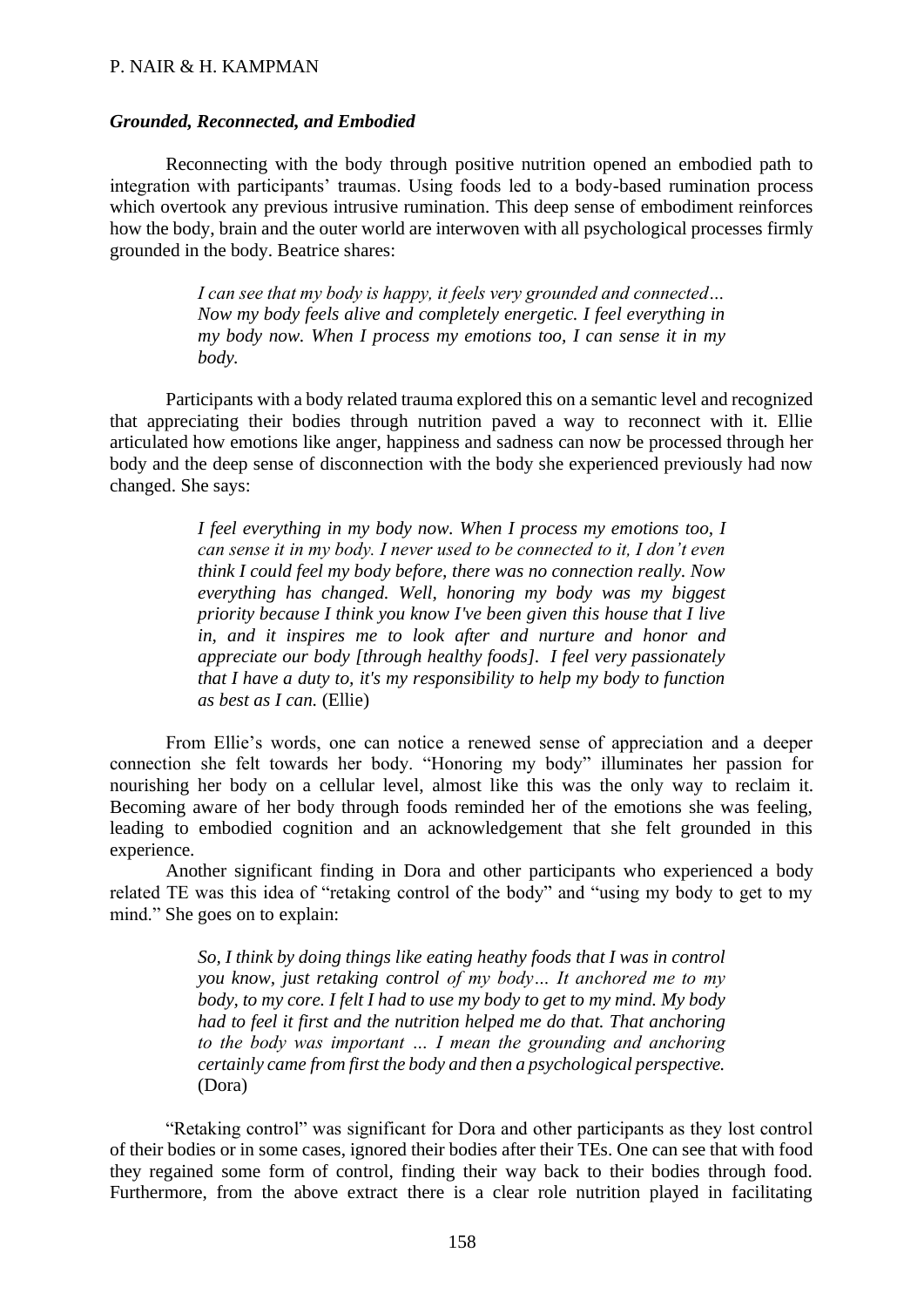embodiment after trauma. The body brought them full circle reminding them that intentionality and engagement begins with the body. The body became the center of their experience, paving the way for psychological shifts. The body was a vital player in facilitating PTG for these participants.

# *Discovering the 'New Body'*

Four participants discovered the "new body" on this journey. For Ellie and Dora, their new bodies were positive as they were able to move forward from "hating my body" and "switching off connections" to creating "self-love" and a "deeper sense of connection with the mind and body" through the embodied journey of positive nutrition. However, there were negative connotations for two of the other participants with their "new body," and the authors strongly feel that their voices should be heard. Powerful metaphors such as "battle scars" and "war wounds" emerged. Both participants agreed that eating healthy and losing weight was positive for their mind and body, yet there was a flip side to it. For Fran who had a distressing body related trauma talks about how mortified she is of her new body, the negative effect on her body image with the 'new body' being a constant visual reminder of her trauma. Fran shares:

> *As I started to eat healthier and lose the weight I was feeling fantastic, I was lighter… But then on the flipside of that I was distraught and devastated at the state of my body… The scars are there, it was never the body I imagined that I would have… Even now I can't look in the mirror fully like naked, I don't know that I ever will be able to. I hope that I will, but I think it's a constant reminder of what I went through like it's a scar in itself.*

Fran's contemplation illuminates how both growth and distress co-existed in her journey. As she uses the words "distraught" and "devastating" one can sense the distress she's experiencing in this new state. However, discovering the 'new body' after it had undergone trauma and seeing the way it functions in its present form was also a way for her to connect to the corporeal self, which is a critical route to growth. Caroline also shares:

> *So, I'm positive because I'm healthier, cleaner and the other side, I'm also saying, oh yeah, this new body has also come with certain not so positive things … but that's kind of like a battle scar in a war, what I kind of went through and then the transformation.*

From the above extract Caroline is moving towards appreciating her new body. Her use of the term "battle scars" is a symbol of transformation and finding new meaning through her journey - a new narrative switching from *ugly scars* to *battle scars*, highlighting her powerful growth.

# **The Eudaimonic Journey**

# *Embracing Positive Relationships*

Four participants described closer and deepened relationships with their family members. However, the authors feel that it's important to clarify that this subordinate theme was not experienced by participants outside of their households. The intensity of the shared experience of using healthy foods within the household and the act of cooking played an instrumental part in facilitating this closeness. The kitchen was seen as a "happy place" by Dora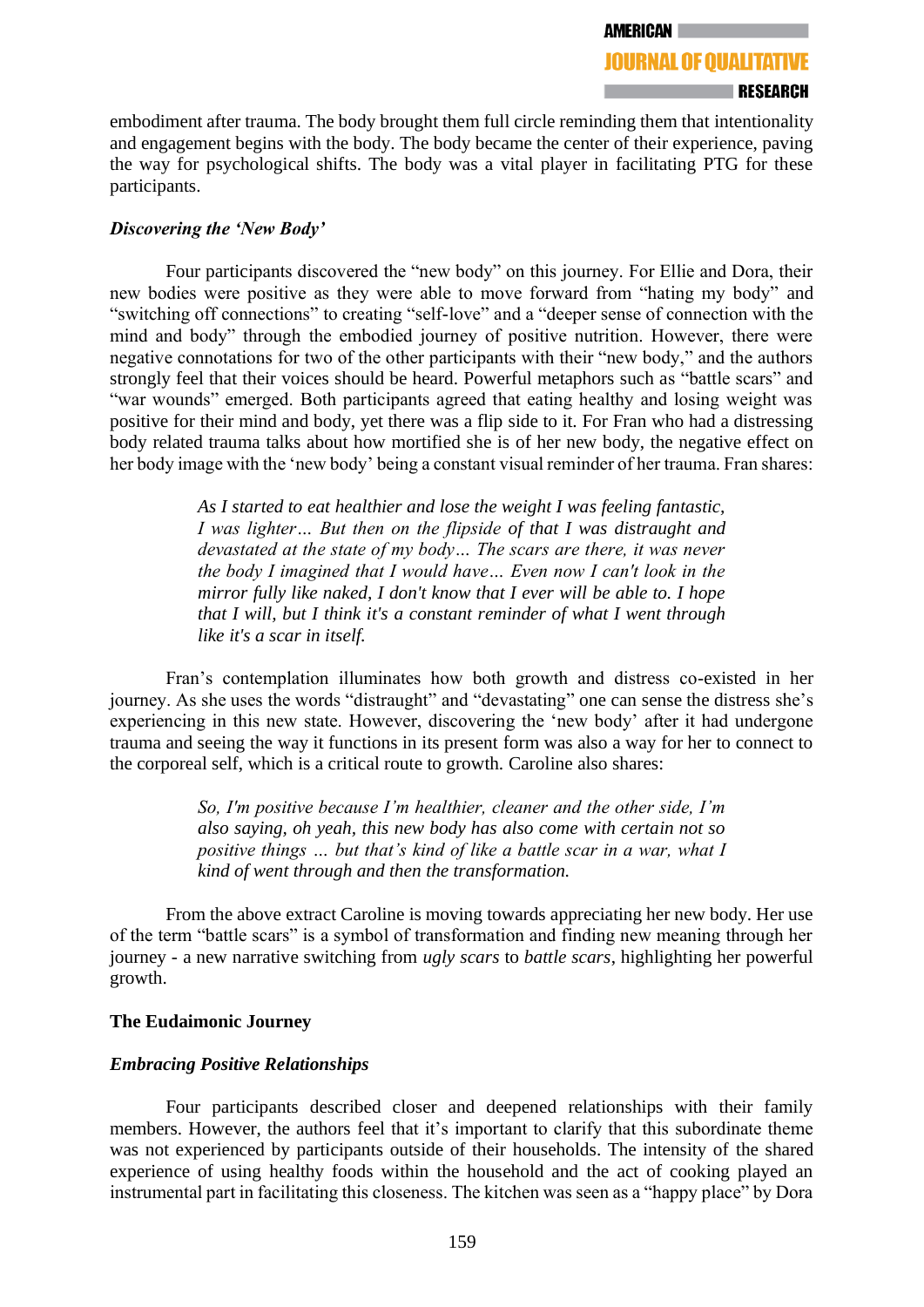where cooking and sharing of foods was an "act of love." Another participant, Gemma also shares:

> *My relationships with my children are amazing and it really revolves around food… I think food, yeah, I mean it's when we come together and share food. You know with my son, we are always kind of trying to develop something new in terms of food, something we kind of like…Yeah, there is this thankfulness … You know, a few years ago, my daughter started taking over Christmas cooking at Christmas, so I am now the assistant … You know it's so lovely because yeah, Christmas dinner cooking is a big thing! ... And when you cook, it's a lot of positive emotions which is amazing and builds strong relationships.*

For Gemma, cooking promoted a sense of togetherness, connection, and bonding with her children, leading to a rise in positive emotions, a sense of purpose, gratitude, and healing. Through Christmas dinners and creating new recipes there also appears to be a powerful ritual that developed within this family from planning to preparing to sharing. This highlights the formation of a co-creative relationship for participants with their families as a positive outcome through foods.

Fran's relationship with her family sharply contrasts with the other participants' experiences. The journey of her body related trauma, extreme distress, treatment and then recovery was a testing experience. Her parents became her carers during her illness, and she shares how this shift and dependency on her parents challenged their relationship.

> *I was on these steroids and my parents started to notice that literally I just wanted to be eating. So, my relationship with my parents became extremely challenging because I was desperate, and I was doing ridiculous things like coming down in the middle of the night and hoarding food. I was hiding food… This relationship I'd become so dependent on my parents for everything including food.* (Fran)

Fran's frustration is clearly demonstrated in the above quote as she describes the battle she faced with her parents through her trauma. However, she then goes on to express a shift she noticed as she started managing her foods and diet. This allowed her to reclaim some of her independence, ultimately paving a way to reclaim her relationship with her parents.

The researchers feel that it would be remiss to overlook the relational strains that can result from trauma. As expressed by Fran, sharing of trauma experiences with others outside of family was challenging:

> *My friendships were definitely impacted because I had become so dependent on my parents. I just cut myself off, like I really had gotten to the point where I just didn't want to have relationships with anyone but my mom and dad. Only they knew what was happening to me, only they knew only they could help. No one else understood what I was going through.* (Fran)

For participants, although the positive shifts in relationships with their families outnumbered the negative changes, there were complexities in relational dynamics when it came to others like friends. This was clearly demonstrated in this study especially with participants who experienced a body related trauma, calling attention to the complex physicality of their traumas.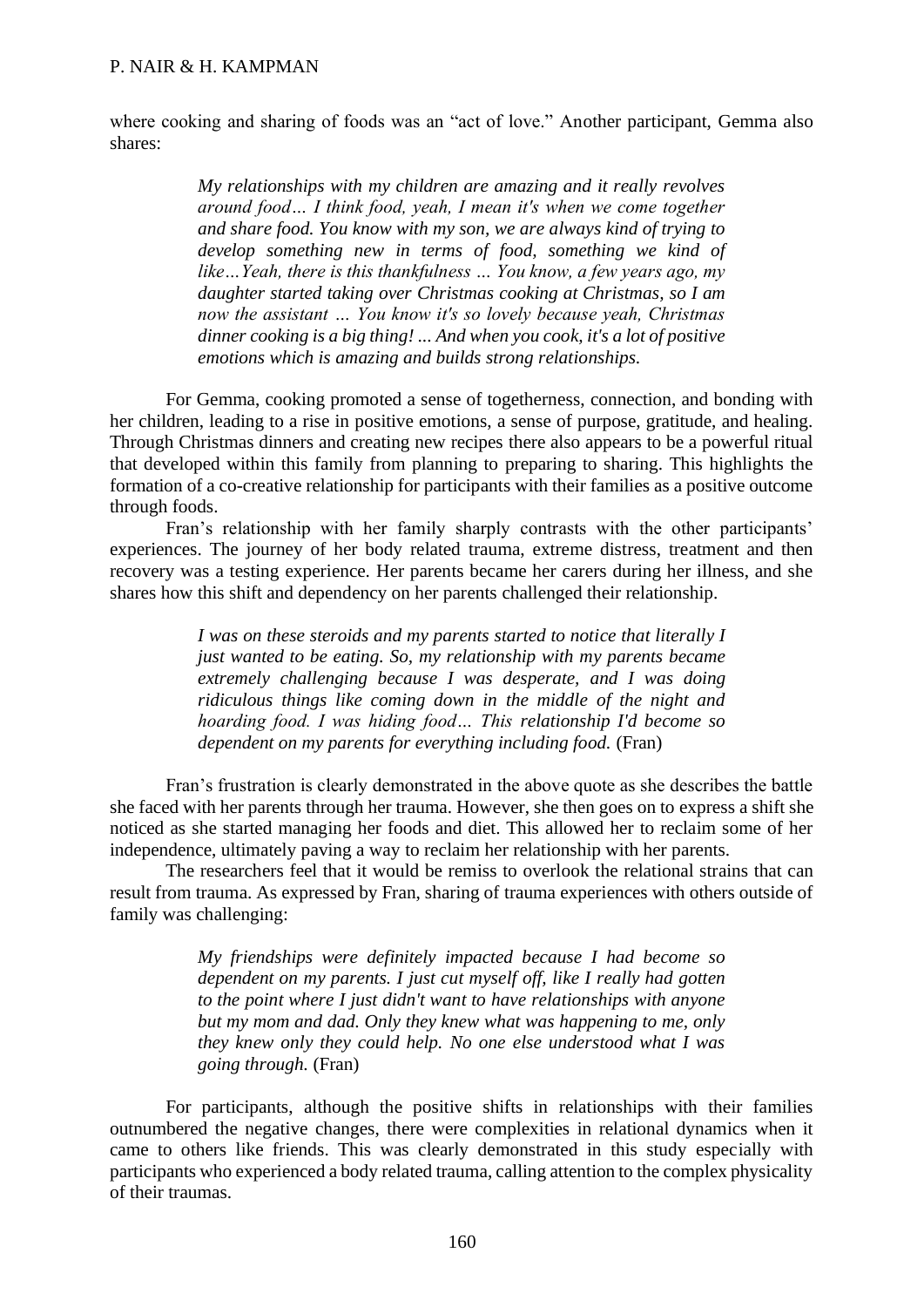# *Broadening Horizons*

All of the participants described how using positive nutrition after their TEs led to healing and growth, therefore strongly reinforcing the embodied approach to PTG. Participants used similar language to describe this growth: "strength," "resilience," "motivation," "not a victim anymore," "bounce back and beyond," "confidence," "can overcome anything," and "stepping out of the comfort zone." This rise in strength gave participants an opportunity to "broaden horizons" and enhance their personal growth. Caroline articulates:

> *I feel like I've experienced growth in action. You know because there's this idea that you bounce back, bounce back and beyond. I think there's definitely something to that. Bouncing back and growing from the traumas I think just a more positive outlook and a more positive way of being in general in my life … I think probably the phrase broadening horizons comes to mind.* (Caroline)

Caroline repeatedly used the phrase "bounce back" illuminating her strength, selfdetermination and resilience leading to 'broadening horizons' which manifested in the form of positive opportunities for her, demonstrating the presence of growth in her life. Some participants also described how they felt emotionally stronger, that is, a sense of psychological preparedness after responding to their TEs by engaging with foods. This preparedness presented opportunities to grow, allowing them to realize their potential. This resonated strongly with Beatrice who shares "I am so prepared, I just know myself so well now, I can do anything," and Dora's feeling that, "I can overcome anything, I am a long-distance cyclist now, and I am up for all these adventures, who would have thought!" and Ally articulating:

> *Changing my diet, so that's where it started and then once I did that, I started getting happier and having less stress, should I say. After that, everything kind of slotted into place. You know I did do many things. This led to opportunities.*

Finally, participants also reported learning new skills or enhancing existing skills in both expected and unexpected ways. They acquired or developed skills to meet demands of their new situation and reflected on how this provided new possibilities for change. Fran's illness had put her in a wheelchair during her trauma and after rehab she had to learn new skills to perform tasks old tasks. She shares:

> *I grew and challenged myself, yeah I even started driving again … I got reassessed and so I drive a car now with hand controls … I had so much confidence in myself … I had to learn new tasks and new ways of doing things. I was still having treatment, so it made sense at the time, and I just needed to build my confidence, my confidence was coming back.*  (Fran)

In the above extract, Fran has used the word "confidence" three times. Although there were negative life-altering changes she experienced in her body because of her illness, there is a sense that she able to slowly reclaim her life and rebuild her confidence opening further opportunities for growth.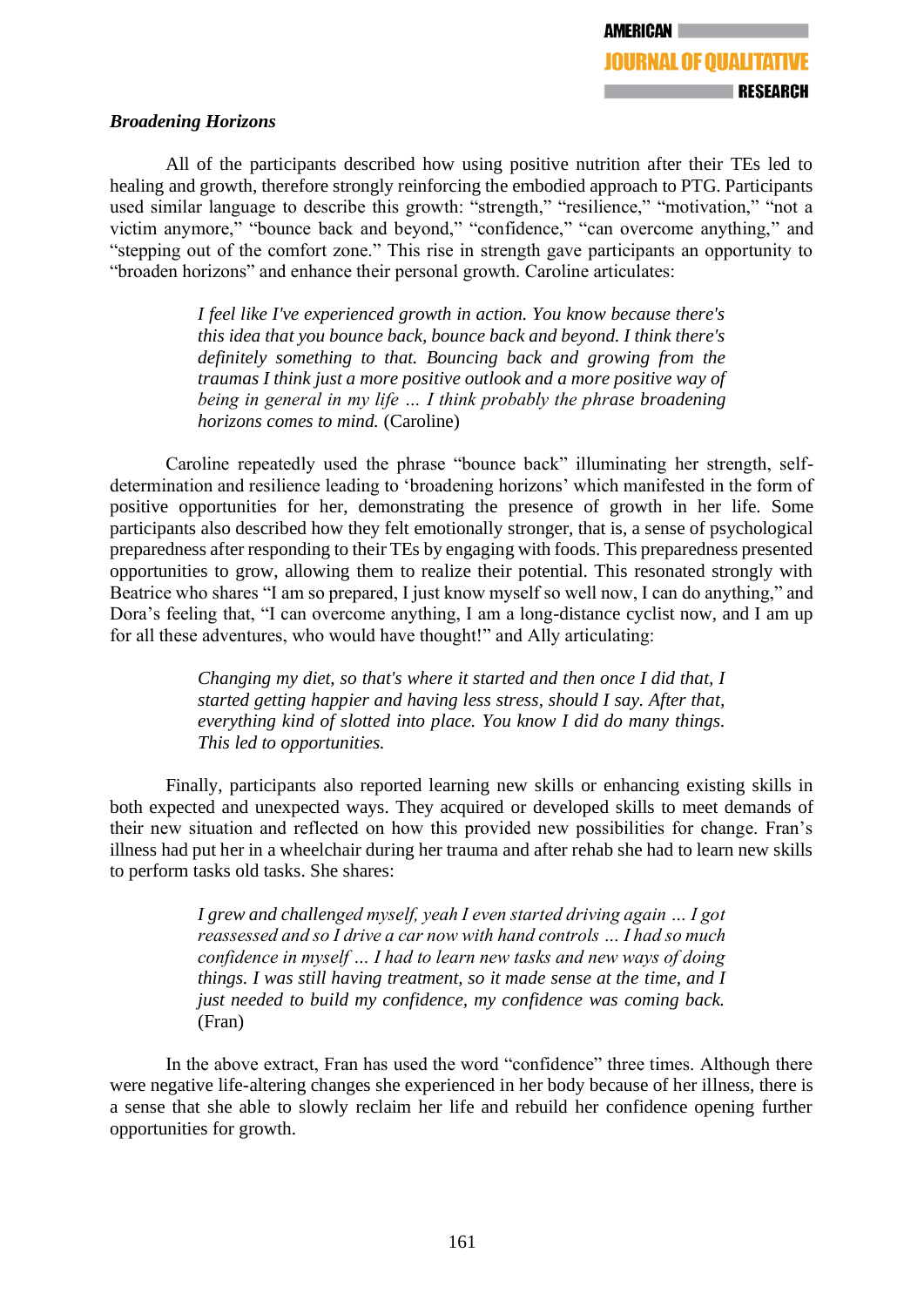#### *Acceptance of Self*

Although participants had undergone extreme distress due to their TEs, they expressed that they were now in a position of accepting their past. Beatrice shares:

> *After changing to the Keto diet, I think that's when I could process emotions more easily. I had this strength to finally face my childhood. And face all emotions that were difficult, and I had the strength to do this. To 'clean this basement'… It's time to 'clean the basement'. Clean everything that was going on … Yeah, I just started throwing myself into growing and really accepting my past and everything that happened to me. So, at this point I'm grateful for all this trauma.*

The multiple use of this powerful metaphor "cleaning the basement" by Beatrice from the above extract gives a profound sense that positive nutrition was the first step that helped her delve into the past and start a clean-up. Through these words, one can almost visualize her strong need to remove any clutter and negative experiences from her mind, through her body using healthy foods to move forward. Furthermore, she expresses a deep sense of gratitude for the lessons from her trauma leading to PTG. Participants also acknowledged multiple aspects of their self – the good, the bad, the insecurities, the battles, and their victories. PTG was clearly visible as they reported accounts of their self-acceptance, as Ellie shares, "Choosing my foods and nutrition was the one single thing that helped me grow the most and honestly accept my life." For Ellie, her breast cancer journey was traumatic. She shared with the researcher the number of times she had always thought "why me," questioning her illness despite having no family history of the disease, nor having smoked in her life. It can be seen here that perhaps the enormity of this change and movement from despair to acknowledging multiple aspects of her journey led to acceptance through foods, again emphasizing the role of this embodied approach to growth.

#### **Discussion**

The purpose of this study was to explore the research question – what is the lived experience of adults who used positive nutrition to grow after a traumatic event? Three key themes emerged, concluding that the participants experienced PTG after using positive nutrition post their TEs. The themes also exhibited the complex and diverse processes and outcomes of growth, suggesting that the journey of growth is ever-evolving (Kampman, 2021). These themes include (i) discovering the nutritional sanctuary through an embodied healing from foods, enjoying positive emotions and spiritual nourishment (ii) experiencing metamorphosis in their bodies through physical transformation, embodiment and discovering the 'new body', and finally (iii) through a eudaimonic journey manifesting in the form of deepened relationships, heightened personal growth and an acceptance of self. The findings of this study incorporate multiple points that overlap with published literature on PTG, whilst also providing a more in-depth view on the role positive nutrition played in the development of PTG.

# **Growth Facilitative Power of Nutrition Via the Purposeful Activity of Engaging with Foods**

The findings from this study demonstrated that embodied healing through foods was particularly experienced by participants who underwent a body related trauma. These results of embodied healing have been shown to converge with other studies in physical illness populations. For instance, a study conducted by Missel et., al (2018) demonstrated how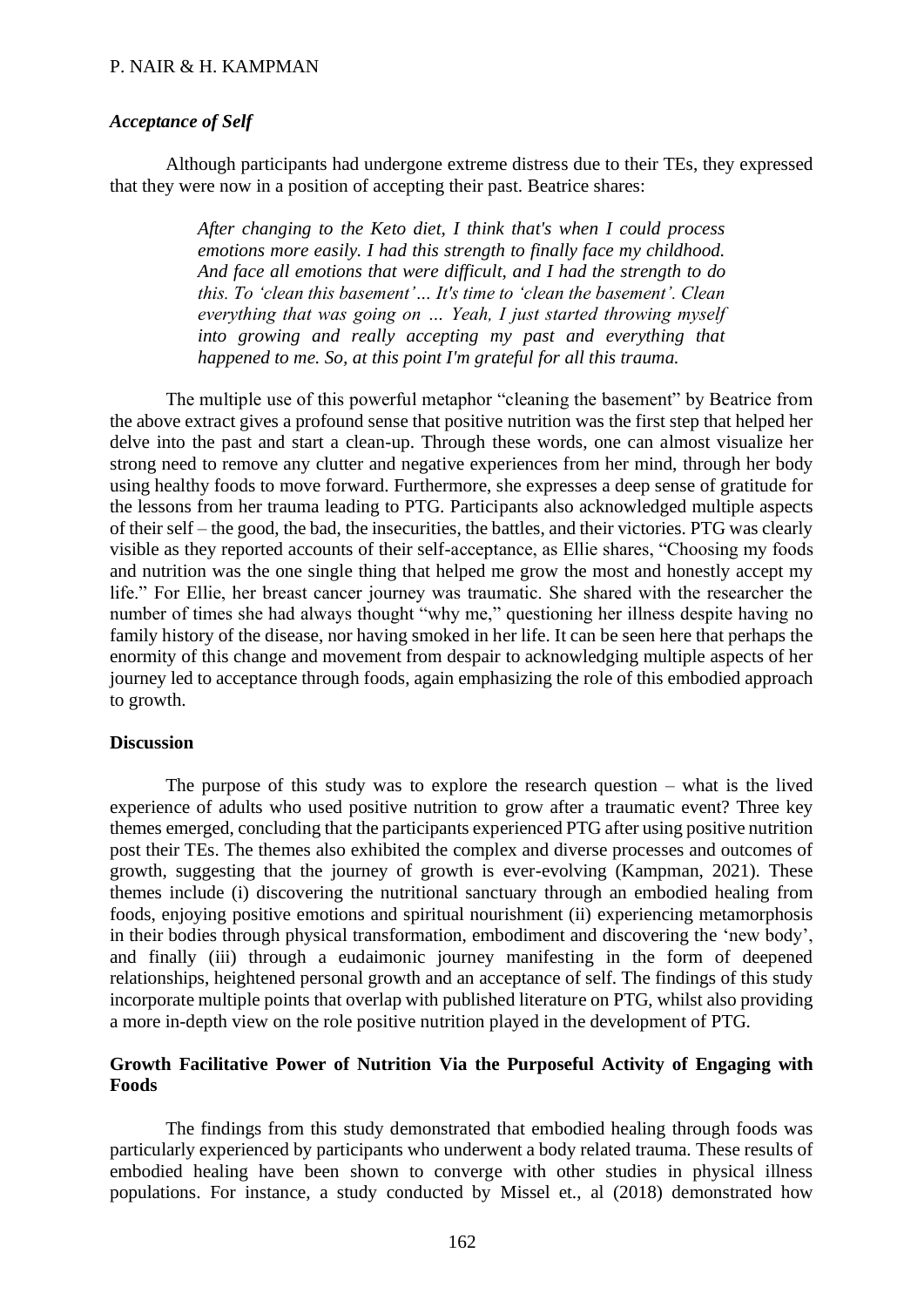# **JOURNAL OF OUALITATIVE**

nutritional intervention and education in individuals who underwent esophageal cancer showed a process whereby cancer survivors reconnected to their bodies by learning to inhabit new practices i.e., a process known as re-embodying eating. Further research conducted in adults five years after their bariatric surgery also exhibited re-embodying eating and a renewed relationship with foods leading to changed perspectives (Natvik et., al 2014). Reinforcing that the body is forefront after body related traumas (Carel, 2011; Hefferon & Kampman, 2020; Merleau-Ponty, 1962;), this similar trend was reported in this current study whereby participants Dora, Ellie, Fran, and Gemma exhibited re-embodying eating practices, learning to "nourish, honor and repair" their bodies through nutritious foods leading to an increase in their bodily awareness, healing, and PTG.

#### **Positive Nutrition, Mental Wellbeing, and the Process of Growth**

It was demonstrated that all participants managed their "deliberate reflective and constructive rumination" (Kampman 2021, p. 168), an integral part of the PTG process by evoking positive emotions through cooking and engaging with foods (Mugel et al., 2019). Growth was facilitated through Fredrickson's (2001) broaden-and-build theory of positive emotions which posits that positive emotions can broaden thought-action repertoires, undo negative emotions and build resilience through physical, intellectual, and psychological resources (Cohn & Frederickson, 2009). This embodied growth through positive nutrition led to a broadening effect urging participants to engage in less negative thoughts (Fredrickson, 2001) and increase physical activities and sleep, which in turn helped cultivate physical and psychological strength (Brady & Grenville-Cleave, 2018; Ong et al., 2017). Mugel et al. (2019) also connected food wellbeing i.e., positive, and holistic contributions of food-based activities like eating, sharing of meals and developing food creativity through cooking to eudaimonia. These acts were experienced by Dora and Gemma in the kitchen, inculcating a feeling of being connected with family members, and their altruistic aspect of caring leading to their highest level of wellbeing and an increase in positive emotions (Belk & Llamas, 2012).

#### **Spiritual Nourishment Leading to PTG**

This subordinate theme was predominant amongst those who experienced a non-body related trauma, validating that PTG trajectories of processes and outcomes can be different with different types of traumas (Chopko et al., 2018; Kira et al., 2013; Shakespeare-Finch & Armstrong, 2010). Although different concepts, spirituality and religion are often used interchangeably (Arrey et al., 2016) and can overlap especially in individuals who have experienced TEs (Bryant-Davis & Wong, 2013; Mytko & Knight, 1999). The interchangeable nature of spirituality and religion was witnessed in both Gemma and Caroline where their engagement with positive nutrition after their TEs led to a search for higher meaning, faith, and transcendence (Sulmasy, 2002) which in turn facilitated PTG (Tedeschi & Calhoun, 2006). One of the participants initially identified with Hinduism, with PTG manifesting as the spiritual concept of "karma" (Tedeschi et al., 2018, p. 21), that is, one's present condition viewed because of the past and then a shift to Christianity with her deep faith in this religion routed in prayer and meaning. Empirical studies conducted by Harris et al. (2010) revealed that the use of prayer can foster PTG and Christians who kept focused on religious faith and spirituality are more likely to experience PTG (Tedeschi et al., 2018). Food was also seen as a religion for participants, with studies conducted by Cohen (2021) indicating that food can be viewed as sacred and divine or as an offering to God, as Gemma shared. Foods have also been connected to wellness and spirituality (Michopoulou & Jauniskis, 2020) influencing individuals' inner determinations and beliefs (Tan et al., 2014) leading to PTG. Although participants in this study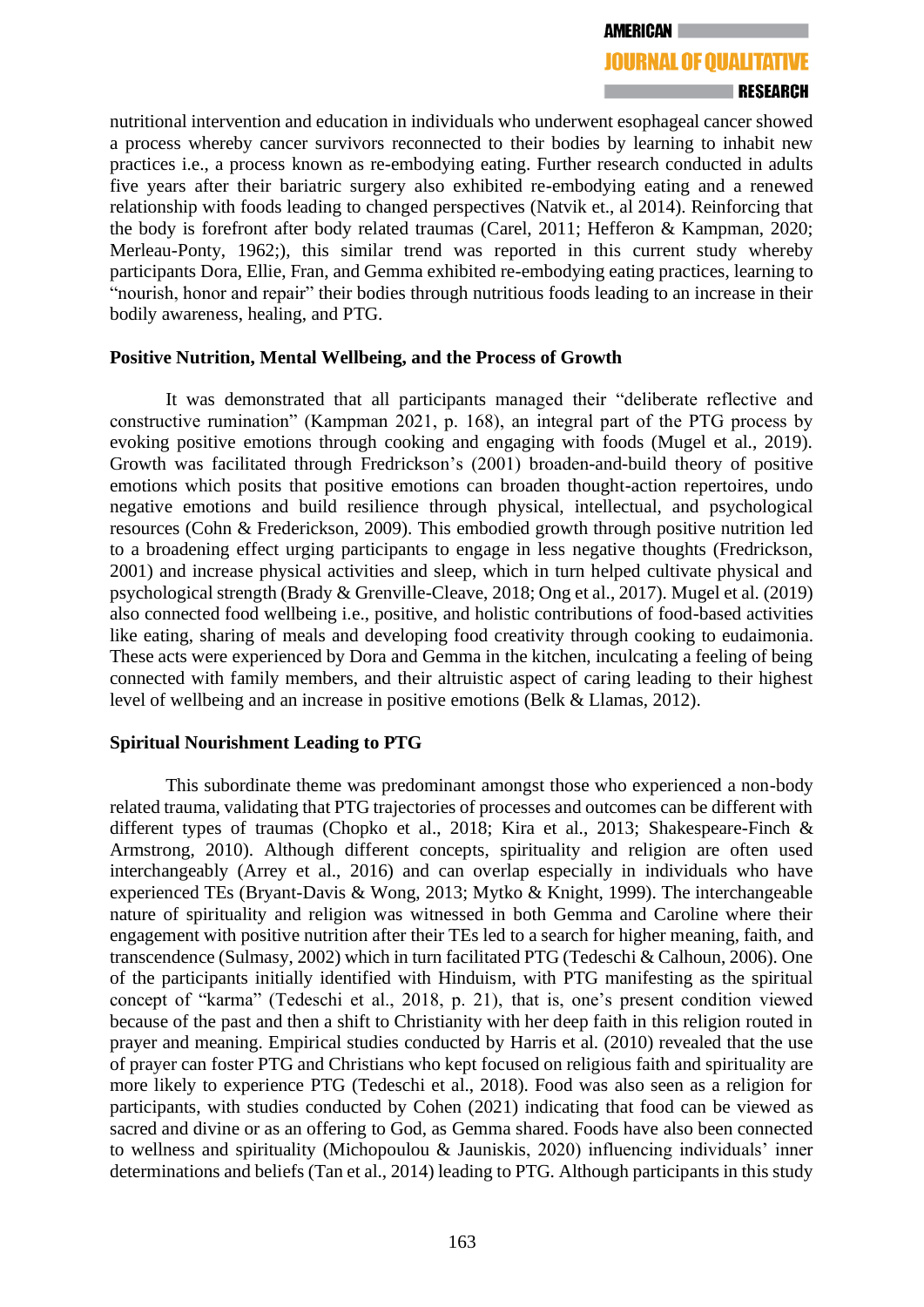reported PTG through spirituality, researchers have also argued that great loss and tragedy endured can lead to loss of faith and significant existential distress (Calhoun & Tedeschi, 2006).

#### **Physical Transformation Aiding Growth**

Over the years, researchers have called for more studies to explore embodied approaches to growth following trauma (Hefferon & Kampman, 2020; Kampman, 2021; Kampman & Hefferon, 2020). In this study, participants reported experiences of doing things they didn't think possible and shared new ways of being through the body. For some, a physical transformation was most prominent, with the body providing an avenue for processing their traumas and a catalyst for further growth (Hefferon et al., 2009). Presenting as tremendous weight loss for Caroline, a change in her physical self was seen as a shift in self-identity manifesting in the form of strength and body composition (Sablston et al., 2007). Furthermore, for some, physical transformation was seen as a crucial component in enhancing self-worth (Hefferon et al., 2010), body satisfaction and physical self-concept (Annesi & Porter, 2015; Hefferon, 2013) leading to PTG. Physical transformation also manifested in the form of a shift in physical ailments resulting from their psychological distress. Multiple studies have validated the physicality of trauma (Chakraborty & Burns, 2020; Gordon, 2019; Kendall-Tackett, 2009; Van der Kolk, 2015) and participants like Ally and Beatrice who suffered from trauma induced migraines and gut issues leaned on nutrition to combat their physical symptomology (Kendal-Tackett, 2009). This led to higher wellbeing through foods, resulting in growth (Heferron 2013; Holder, 2019; Korn 2013, 2016; Rucklidge & Kaplan, 2016; Sadhukhan, 2020).

#### **The Role of Embodiment in Facilitating Growth**

The experience of trauma has been shown to exhibit symptoms ranging from intense emotions to abstract thoughts, ever-cycling inner ruminations (Im & Follette, 2016; Stanley, 2016) and a phenomenon known as 'numbing', where many survivors have reported dissociation, both in the form of physical numbing and psychological anesthesia (Calhoun & Tedeschi, 2006; Litz et al., 2002; Pozza et al., 2019; Van der Kolk, 2015;). For participants in this current study, reconnecting with their bodies meant moving away from such numbing behaviors and forging an embodied path to the amalgamation of their traumas (Van der Kolk, 2015).

Previous research shows that the body is central in the PTG process for those who experience a body related trauma (Hefferon, 2012, 2013; Hefferon et al., 2008, 2009, 2010; Kampman, 2021; Kampman & Hefferon 2020) with studies demonstrating that physical trauma can lead to a heightened sense of corporeal awareness of the body that may not have been present preceding the trauma (Hefferon et al., 2012; Hefferon et al., 2009, 2010). Research has also shown that positive healthy behavioral changes when introduced to the body, like physical activity (Hefferon, 2012; Hefferon et al., 2008, 2009; Hefferon & Kampman, 2020) and positive nutrition (as seen in this study) in body related trauma survivors have shown (i) body-based constructive rumination (Hefferon & Kampman, 2020), (ii) benefit finding (Tedeschi et al., 2018), (iii) 'action focused growth' (Hobfoll et al., 2007; Jayawickreme & Blackie, 2014, p. 11) and positive embodiment (Piran, 2016) leading to C-PTG (Hefferon, 2012). This form of growth was strongly exhibited in participants Dora and Ellie.

#### **The 'New Body' and Growth**

Based on the working theory of C-PTG, discovering the 'new body' also raised corporeal awareness for participants like Dora, Ellie, Caroline, and Fran, who had to undergo unique processes and outcomes to survive their trauma and then eventually grow (Hefferon et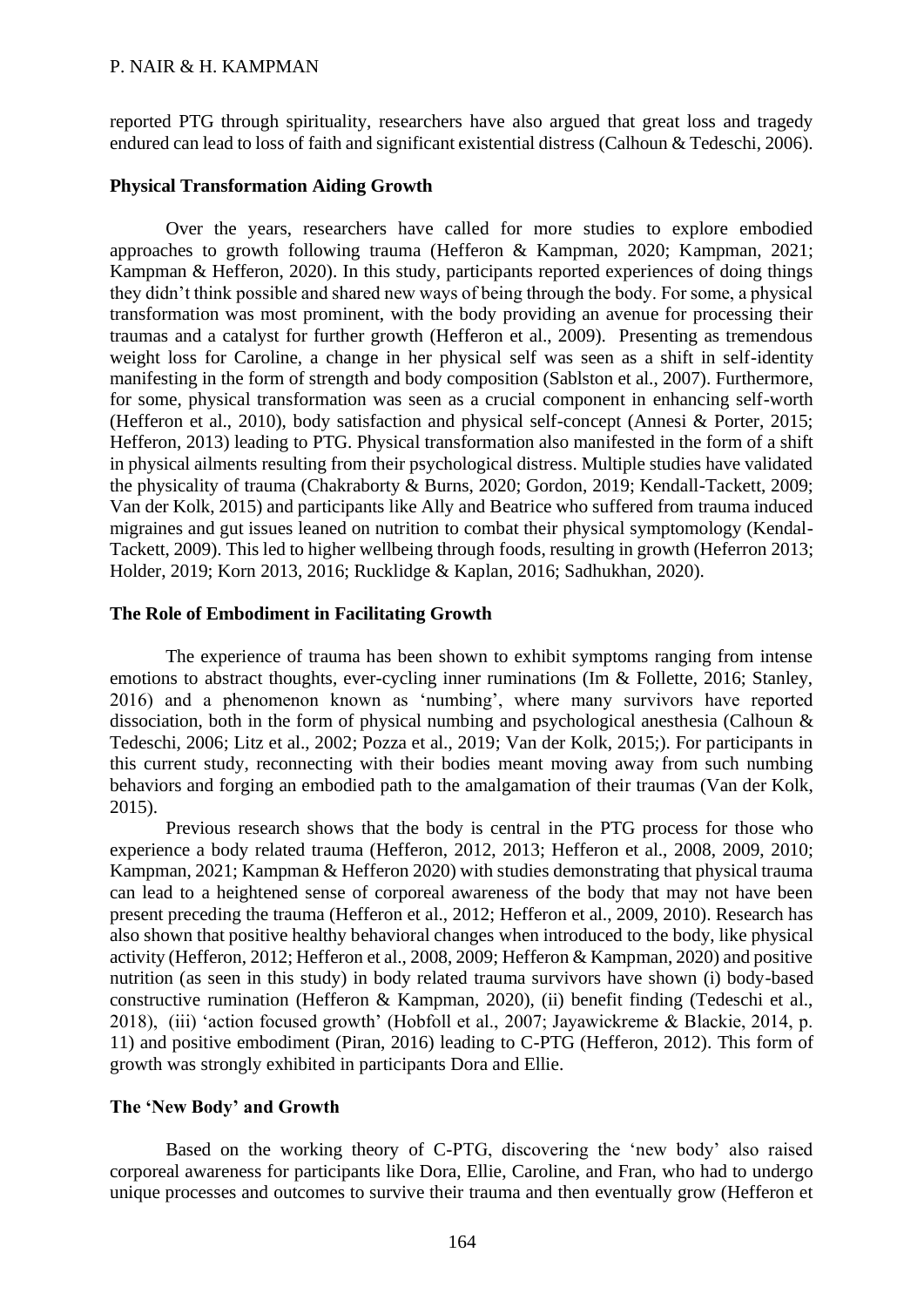# **JOURNAL OF OUALITATIVE**

al., 2008, 2009, 2010). Ellie and Dora transitioned from a state of hating and fearing their bodies to rebuilding a relationship with their physical selves. They were able to reclaim control and have a sense of appreciation toward their new bodies, with these findings converging with other studies in this area (Gorven & Du Plessis, 2021; Kampman et al., 2015). However, for Fran, despite the growth, the old body was missed, and the new body seen as a visual reminder of trauma leading to a complex relationship with the body (Hefferon, 2015) resulting in a negative body image (Avalos et al., 2005; Cash & Smolak, 2011), again reinforcing that distress can coexist with growth (Kampman & Hefferon, 2020).

As seen above, previous research has strongly focused on the role of the body and C-PTG in physical illness populations (Hefferon, 2012; Hefferon et al., 2008, 2009; Hefferon & Kampman, 2020). However, through this study, the authors would like to highlight that the body and "awareness of the body" (Hefferon et al., 2009, p.372-373) in facilitating PTG processes and outcomes can also be extended to those who experienced a non-body related trauma as seen in participants Beatrice and Ally. They experienced an awareness and connection with their bodies (Impett et al., 2006; Piran et al., 2020; Smith, 2017) manifesting in the form of positive embodiment (Piran 2020), that is, "positive connection, embodied agency and attuned self-care" towards the body (Piran, 2016, p. 47) leading to PTG (Hefferon 2015). In terms of future research and practice, more work needs to be done to understand the role of the body and embodied approaches to PTG in those who undergo non-body related traumas.

#### **Positive Nutrition Facilitating Personal Growth and Self-Acceptance**

Personal growth can manifest because of developing new interests, learning new habits, building advanced career paths, or creating changes in the community leading to PTG (Shakespeare- Finch & Barrington, 2012; Tedeschi et al., 2018). In this study, selfdetermination, strength, and psychological preparedness facilitated personal growth for all participants. Like Maslow's hierarchy of needs (Maslow, 1943), the Self-Determination Theory posits that psychological needs must evolve to lead to motivation and personal growth, and this was demonstrated in all participants. Finally, Beatrice, Caroline, Ellie, and Ally reported selfacceptance demonstrating that positive nutrition helped them accept all parts of their selves whilst feeling positive about their past lives (Ryff, 1989; Ryff & Singer, 2008). Expressed as "cleaning the basement" by Beatrice and "I have accepted my experiences" by Ellie, this validates research that suggests that trauma survivors can experience increased self-perceptions like self-acceptance post TEs (Hemenover, 2003; Wamser-Nanney et al., 2018; Wang et al., 2019). A deeper corporeal awareness experienced because of the embodied approach of positive nutrition also helped participants like Ellie and Caroline develop a renewed relationship with their bodies (Hefferon, 2012), leading to self-compassion, positive self-image, and selfacceptance (Latifi et al., 2020; Soltani et al., 2020), therefore carving a space for growth.

#### **Conclusion**

The aim of this study was to provide an in-depth account of the experience of PTG in adults who used the embodied approach of positive nutrition to grow after their TEs. The qualitative methodology of IPA was used, and seven female participants interviewed. This study through its findings concluded that growth was seen to be processed through the body and PTG attained via the embodied route of positive nutrition. Furthermore, some elements of PTG outcomes were found to be more prominent in participants who experienced a body related trauma, in comparison to those who underwent a non-body related trauma and vice versa. For instance, metamorphosis of the body was a key component in participants who underwent a physical trauma whereby PTG was facilitated via embodied healing and heightened corporeal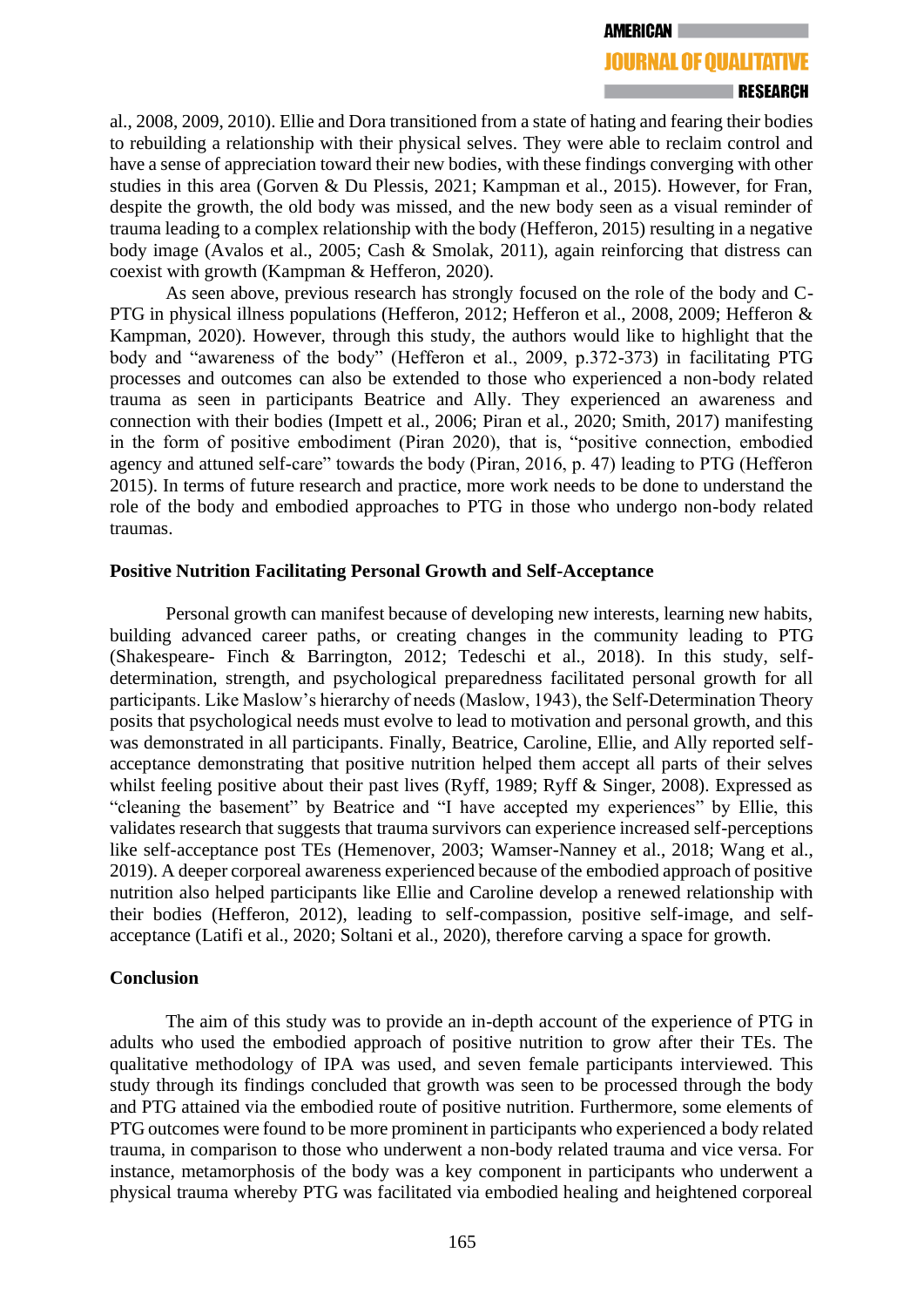awareness (Hefferon, 2012; Kampman & Hefferon, 2020). On the other hand, spirituality led to PTG in participants who experienced a non-body related trauma. Other outcomes such as broadening horizons and rise in positive emotions paved the way for PTG in all participants irrespective of the type of trauma they underwent. This supports researchers' views that different types of TEs can impact the process and outcome of PTG (Kira et al., 2013; Tedeschi et al., 2018).

Although extensive research has been conducted on the role of the body and PTG in physical illness and severe injury populations (Hefferon, 2012; Hefferon et al., 2008, 2009; Hefferon & Kampman, 2020; Kampman, 2021) there is currently scant research on the role of the body in non-physical illness populations, therefore calling for the body to be incorporated in all investigations of growth (Kampman, 2021). In addition to this, one of the recommendations going forward is to study exclusively the role of positive nutrition as an embodied approach in both the male and female populations who have undergone a non-body related trauma (for instance, divorce, bereavement, social bullying) to understand PTG processes and outcomes within this group. Other embodied approaches to PTG like human touch, physical pain, positive sexuality, body modification and other body therapies (Hefferon, 2013, 2015) in both body and non-body related traumas have also been neglected and further research around this discrepancy would be valuable in Positive Psychology research.

#### **References**

- Akbaraly, T. N., Brunner, E. J., Ferrie, J. E., Marmot, M. G., Kivimaki, M., & Singh-Manoux, A. (2009). Dietary pattern and depressive symptoms in middle age. *British Journal of Psychiatry*, *195*(5), 408–413.<https://doi.org/10.1192/bjp.bp.108.058925>
- Alase, A. (2017). The Interpretative Phenomenological Analysis (IPA): A Guide to a Good Qualitative Research Approach. *International Journal of Education and Literacy Studies*, *5*(2), 9.<https://doi.org/10.7575/aiac.ijels.v.5n.2p.9>
- Annesi, J. J., & Porter, K. J. (2015). Reciprocal effects of exercise and nutrition treatmentinduced weight loss with improved body image and physical self-concept. *Behavioral Medicine*, *41*(1), 18–24.
- Arrey, A. E., Bilsen, J., Lacor, P., & Deschepper, R. (2016). Spirituality/religiosity: Acultural and psychological resource among sub-saharan african migrant women with HIV/AIDS in Belgium. *PLoS ONE*, *11*(7). https://doi.org/10.1371/journal.pone.0159488
- Avalos, L., Tylka, T. L., & Wood-Barcalow, N. (2005). The Body Appreciation Scale: Development and psychometric evaluation. *Body Image, 2*(3), 285– 297. [https://doi.org/10.1016/j.bodyim.2005.06.002](https://psycnet.apa.org/doi/10.1016/j.bodyim.2005.06.002)
- Belk, R., & Llamas, R. (2012). The nature and effects of sharing in consumer behavior. In *Transformative consumer research: For personal and collective well-being* (pp. 625–646). Taylor & Francis.<https://doi.org/10.4324/9780203813256>
- Benjet, C., Bromet, E., Karam, E. G., Kessler, R. C., McLaughlin, K. A., Ruscio, A. M., Shahly, V., Stein, D. J., Petukhova, M., Hill, E., Alonso, J., Atwoli, L., Bunting, B., Bruffaerts, R., Caldas-de-Almeida, J. M., Girolamo, G., Florescu, S., Gureje, O., Huang, Y., … Koenen, K. C. (2016). The epidemiology of traumatic event exposure worldwide: results from the World Mental Health Survey Consortium. *Psychological Medicine*, *46*(2), 327–343.<https://doi.org/10.1017/S0033291715001981>
- Boals, A. (2018). Trauma in the eye of the beholder: Objective and subjective definitions of trauma. *Journal of Psychotherapy Integration*, *28*(1), 77–89. https://doi.org/10.1037/int0000050
- Brady, A., & Grenville-Cleave, B. (2018). *Positive psychology in sport and physical activity. An introduction.* Routledge.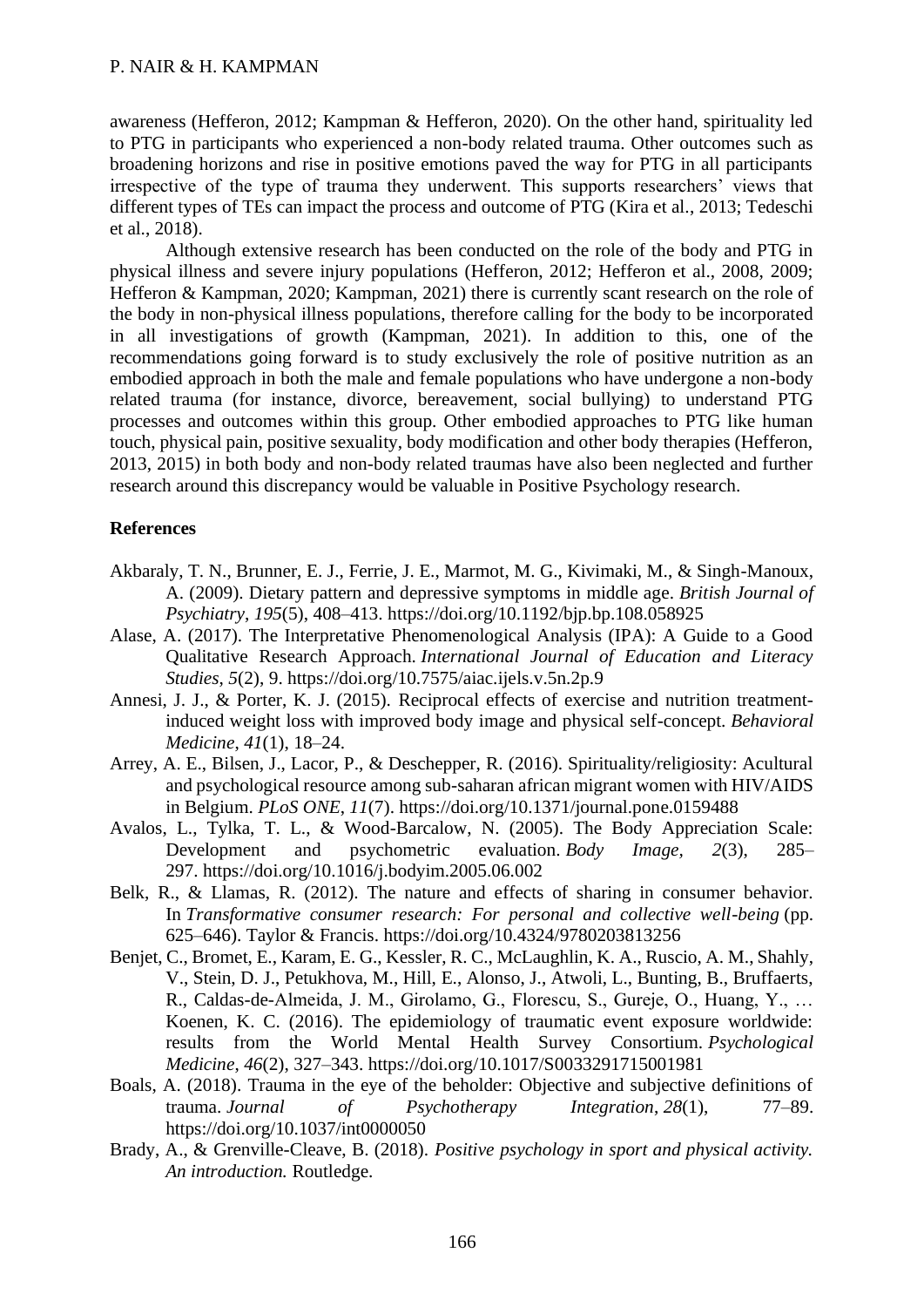- Bryant-Davis, T., & Wong, E. C. (2013). Faith to move mountains: Religious coping, spirituality, and interpersonal trauma recovery. *American Psychologist*, *68*(8), 675– 684. https://doi.org/10.1037/a0034380.
- Calhoun, L. G., & Tedeschi, R. G. (1999). *Facilitating posttraumatic growth: A clinician's guide.* Lawrence Erlbaum Associates, Inc.
- Calhoun, L. G., & Tedeschi, R. G. (2006). The foundations of posttraumatic growth: An expanded framework. In L. G. Calhoun & R. G. Tedeschi (Eds.), *Handbook of posttraumatic growth: Research and practice* (pp.3-23). Lawrence Erlbaum.
- Calhoun, L. G., & Tedeschi, R. G. (2013). *Posttraumatic growth in clinical practice.* Routledge.
- Carel, H. (2011). Phenomenology and its application in medicine. *Theoretical Medicine and Bioethics*, *32*(1), 33–46.<https://doi.org/10.1007/s11017-010-9161-x>
- Cash, T. F., & Smolak, L. (Eds.). (2011). *Body image: A handbook of science, practice, and prevention* (2nd ed.). The Guilford Press.
- Chakraborty, R. K., & Burns, B. (2020). *Systemic inflammatory response syndrome.* StatPearls Publishing.
- Chopko, B. A., Palmieri, P. A., & Adams, R. E. (2018). Relationships among traumatic experiences, PTSD, and posttraumatic growth for police officers: A path analysis. *Psychological Trauma: Theory, Research, Practice, and Policy*, *10*(2), 183–189. <https://doi.org/10.1037/tra0000261>
- Cohen, A. B. (2021, August 1). You can learn a lot about religion from food. *Current Opinion in Psychology*, *40*, 1-5.<https://doi.org/10.1016/j.copsyc.2020.07.032>
- Cohn, M., & Frederickson, B. (2009). Broaden-and-build theory of positive emotions. In S. Lopez (Ed.), *The encyclopedia of positive psychology* (pp. 105-100). Blackwell Publishing Ltd.
- Compton, W., & Hoffman, E. (2012). *Positive psychology: The science of flourishing* (2nd ed.). Wadsworth Cenage Learning.
- Conner, T. S., Brookie, K. L., Richardson, A. C., & Polak, M. A. (2015). On carrots and curiosity: Eating fruit and vegetables is associated with greater flourishing in daily life. *British Journal of Health Psychology*, *20*(2), 413–427. <https://doi.org/10.1111/bjhp.12113>
- Cormio, C., Romito, F., Viscanti, G., Turaccio, M., Lorusso, V., & Mattioli, V. (2014). Psychological well-being and posttraumatic growth in caregivers of cancer patients. *Frontiers in Psychology*, 5, Article 1342. <https://doi.org/10.3389/fpsyg.2014.01342>
- Creamer, M., McFarlane, A. C., & Burgess, P. (2005). Psychopathology following trauma: The role of subjective experience. *Journal of Affective Disorders*, *86*(2–3), 175–182. https://doi.org/10.1016/j.jad.2005.01.015
- Devers, K. J., & Frankel, R. M. (2000). Study design in Qualitative research 2: Sampling and data collection strategies. *Education for Health*, *13*(2), 263–271. <https://doi.org/10.1080/13576280050074543>
- Dreher, M. L. (2018, December 1). Whole fruits and fruit fiber emerging health effects. *Nutrients*, *10*(12), Article 1833.<https://doi.org/10.3390/nu10121833>
- Durkin, J., & Joseph, S. (2009). Growth following adversity and its relation with subjective well-being and psychological well-being. *Journal of Loss and Trauma*, *14*(3), 228–234. <https://doi.org/10.1080/15325020802540561>
- Faulkner, G., Hefferon, K., & Mutrie, N. (2015). Putting positive psychology into motion through physical activity. In S. Joseph (Ed.), *Positive psychology in practice* (2nd ed.) (pp. 207-222). Wiley.
- Fredrickson, B. L. (2001). The role of positive emotions in positive psychology. *The American Psychologist*, *56*(3), 218–226.<https://doi.org/10.1037/0003-066x.56.3.218>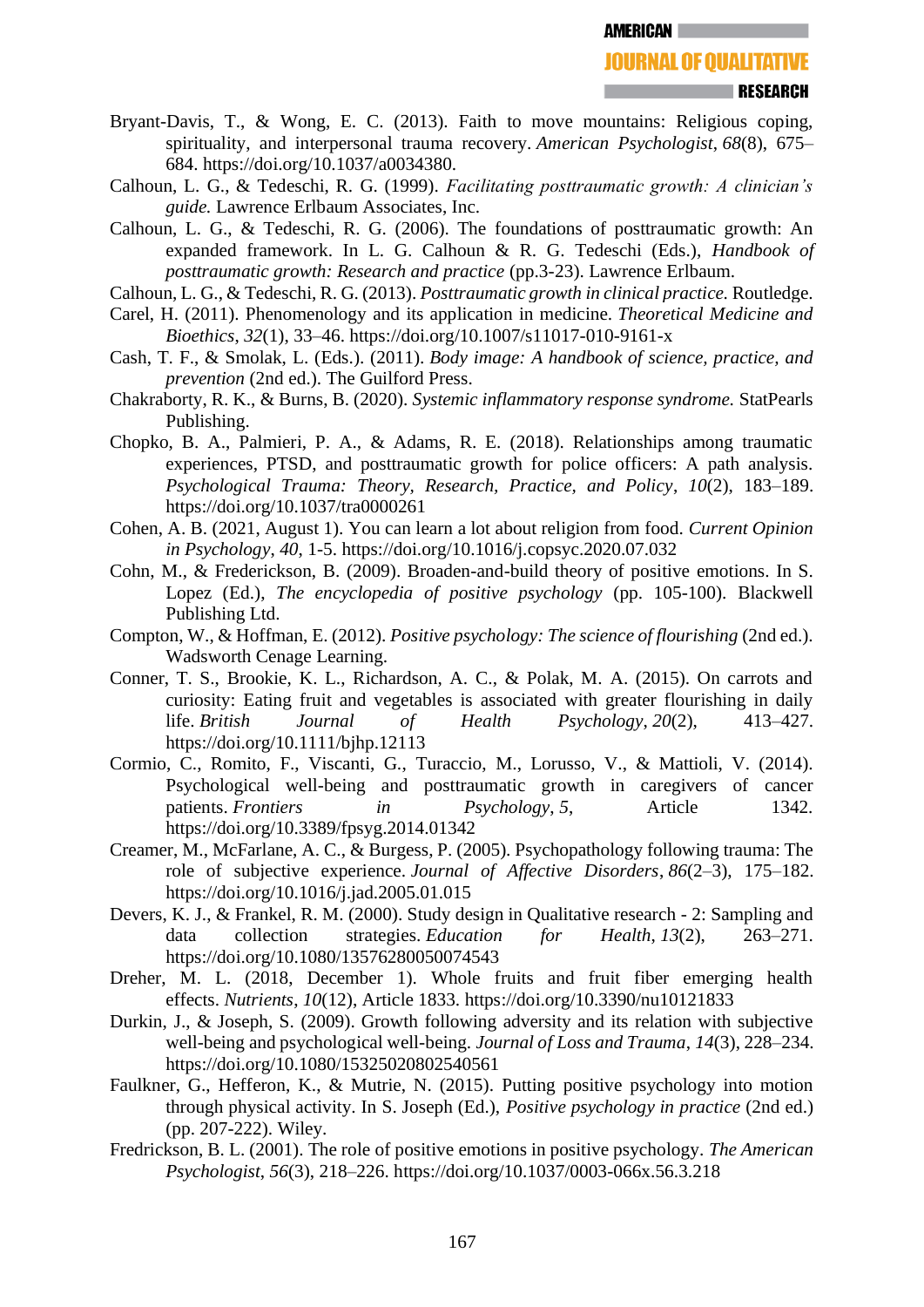- Gordon, J. S. (2019). *The transformation: Discovering wholeness and healing after trauma.*  Harper One.
- Gorven, A., & du Plessis, L. (2021). Corporeal Posttraumatic Growth as a Result of Breast Cancer: An Interpretative Phenomenological Analysis. *Journal of Humanistic Psychology*, *61*(4), 561–590. [https://doi.org/10.1177/0022167818761997.](https://doi.org/10.1177/0022167818761997)
- Hanson, R. & Mendius, R. (2009). *Buddha's Brain: The Practical Neuroscience of Happiness, Love, and Wisdom.* New Harbinger Publications.
- Harris, J. I., Erbes, C. R., Engdahl, B. E., Tedeschi, R. G., Olson, R. H., Winskowski, A. M. M., & McMahill, J. (2010). Coping functions of prayer and posttraumatic growth. *International Journal for the Psychology of Religion*, *20*(1), 26–38. <https://doi.org/10.1080/10508610903418103>
- Hefferon, K. (2012). Bringing back the body into positive psychology: The theory of corporeal posttraumatic growth in breast cancer survivorship. *Psychology*, *3*(12), 1238–1242.
- Hefferon, K. (2013). *Positive psychology and the body: The somatopsychic side to flourishing.*  McGraw-Hill Education.
- Hefferon, K. (2015). The role of embodiment in optimal functioning. In S. Joseph (Ed.), *Positive psychology in practice: Promoting human flourishing in work, health, education and everyday life* (2nd ed., pp. 791-800). John Wiley & Sons, Inc.
- Hefferon, K. & Boniwell, I. (2011). *Positive psychology: Theory, research and applications.* McGraw-Hill.
- Hefferon, K., & Kampman, H. (2020). Taking an Embodied Approach to Posttraumatic Growth Research and Sport. In *Growth following adversity in sport* (pp. 131–144). Routledge. <https://doi.org/10.4324/9781003058021-10>
- Hefferon, K., Grealy, M., & Mutrie, N. (2008). The perceived influence of an exercise class intervention on the process and outcomes of post-traumatic growth. *Mental Health and Physical Activity*, *1*(1), 32–39.<https://doi.org/10.1016/j.mhpa.2008.06.003>
- Hefferon, K., Grealy, M., & Mutrie, N. (2009). Post-traumatic growth and life-threatening physical illness: A systematic review of the qualitative literature. *British Journal of Health Psychology*, *14*(2), 343-378.<https://doi.org/10.1348/135910708X332936>
- Hefferon, K., Grealy, M., & Mutrie, N. (2010). Transforming from cocoon to butterfly: The potential role of the body in the process of posttraumatic growth. *Journal of Humanistic Psychology*, *50*(2), 224–247.<https://doi.org/10.1177/0022167809341996>
- Hefferon, K., Mallery, R., Gay, C., & Elliott, S. (2012). "Leave all the troubles of the outside world": A qualitative study on the binary benefits of "Boxercise" for individuals with mental health difficulties. *Qualitative Research in Sport, Exercise and Health*, *5*(1), 80– 102.<https://doi.org/10.1080/2159676X.2012.712995>
- Hemenover, S. H. (2003). The good, the bad, and the healthy: Impacts of emotional disclosure of trauma on resilient self-concept and psychological distress. *Personality and Social Psychology Bulletin*, *29*(10), 1236–1244.<https://doi.org/10.1177/0146167203255228>
- Hobfoll, S. E., Hall, B. J., Canetti-Nisim, D., Galea, S., Johnson, R. J., & Palmieri, P. A. (2007). Refining our understanding of traumatic growth in the face of terrorism: Moving from meaning cognitions to doing what is meaningful. *Applied Psychology*, *56*(3), 345–366. <https://doi.org/10.1111/j.1464-0597.2007.00292.x>
- Holder, M. D. (2019). The contribution of food consumption to well-being. *Annals of Nutrition and Metabolism*, *74*, 44–51.<https://doi.org/10.1159/000499147>
- Howitt, D., & Cramer, D. (2017). *Research methods in psychology* (5th ed.). Pearson.
- Im, S., & Follette, V. M. (2016). Rumination and mindfulness related to multiple types of trauma exposure. *Translational Issues in Psychological Science*, *2*(4), 395–407. <https://doi.org/10.1037/tps0000090>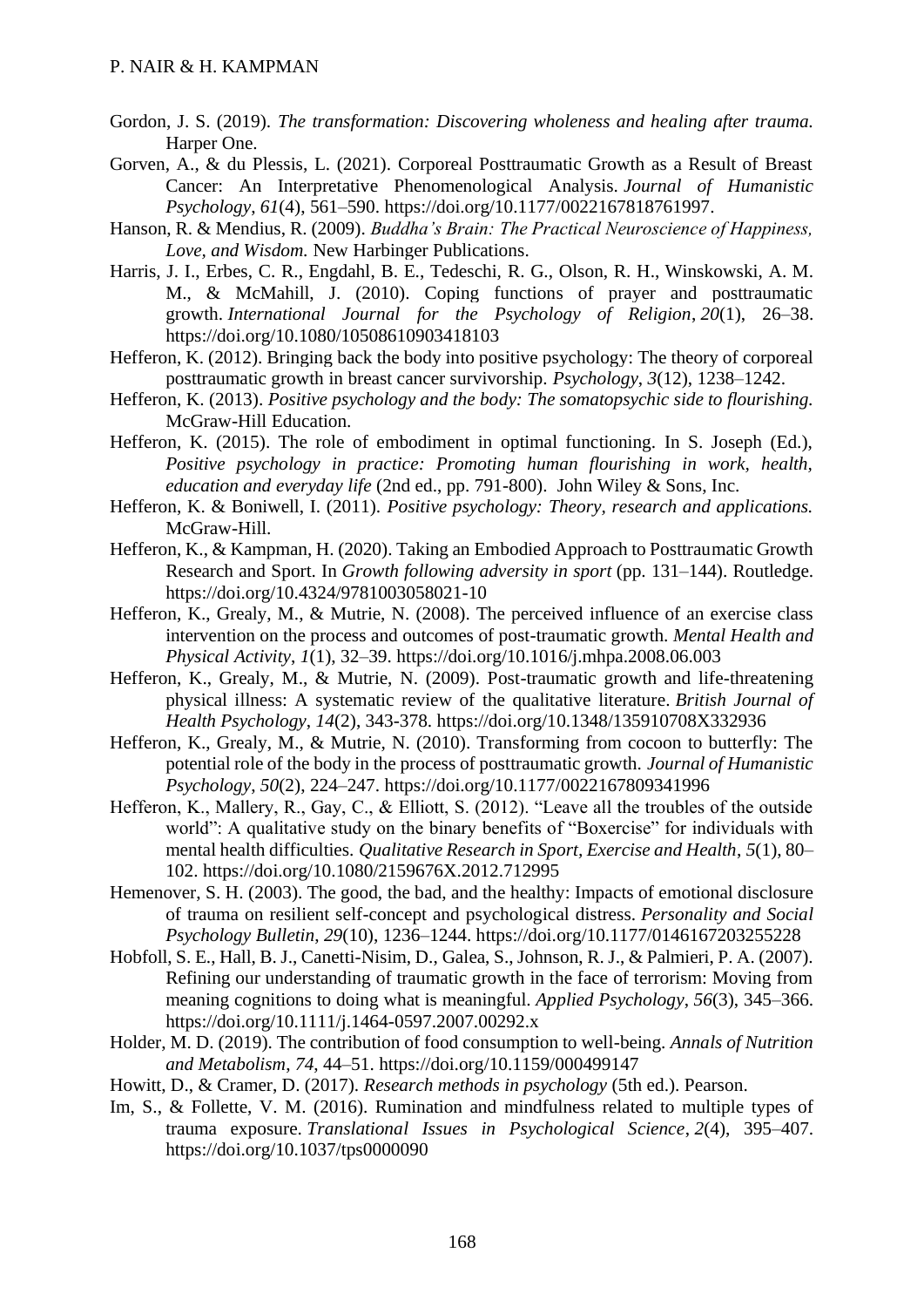- Impett, E. A., Daubenmier, J. J., & Hirschman, A. L. (2006). Minding the body: Yoga, embodiment, and well-being. *Sexuality Research and Social Policy*, *3*(4), 39–48. <https://doi.org/10.1525/srsp.2006.3.4.39>
- Jacka, F. N., Kremer, P. J., Leslie, E. R., Berk, M., Patton, G. C., Toumbourou, J. W., & Williams, J. W. (2010). Associations between diet quality and depressed mood in adolescents: Results from the Australian Healthy Neighborhoods Study. *Australian and New Zealand Journal of Psychiatry*, *44*(5), 435–442. <https://doi.org/10.3109/00048670903571598>
- Jacka, F. N., O'Neil, A., Opie, R., Itsiopoulos, C., Cotton, S., Mohebbi, M., Castle, D., Dash, S., Mihalopoulos, C., Chatterton, M. L., Brazionis, L., Dean, O. M., Hodge, A. M., & Berk, M. (2017). A randomized controlled trial of dietary improvement for adults with major depression (the "SMILES" trial). *BMC Medicine*, *15*(1). Article 23. <https://doi.org/10.1186/s12916-017-0791-y>
- Janoff-Bulman, R. (1992). *Shattered assumptions: Towards a new psychology of trauma.* Free Press.
- Jayawickreme, E., & Blackie, L. E. R. (2014). Post-traumatic growth as positive personality change: Evidence, controversies and future directions. *European Journal of Personality*, *28*(4), 312–331.<https://doi.org/10.1002/per.1963>
- Joseph, S., Murphy, D., & Regel, S. (2012). An Affective-Cognitive Processing Model of Post-Traumatic Growth. *Clinical Psychology and Psychotherapy*, *19*(4). <https://doi.org/10.1002/cpp.1798>
- Kampman, H. (2021). Exploring the complex relationship between posttraumatic growth, sport, and athletes with acquired disabilities (Doctoral dissertation, University of East London School of Psychology). <https://doi.org/10.15123/uel.89w7z>
- Kampman, H., & Hefferon, K. (2020). 'Find a sport and carry on': Posttraumatic growth and achievement in British Paralympic athletes. *International Journal of Wellbeing*, *10*(1), 67–92.<https://doi.org/10.5502/ijw.v10i1.765>
- Kampman, H., Hefferon, K., Wilson, M., & Beale, J. (2015). "I can do things now that people thought were impossible, actually, things that I thought were impossible": A metasynthesis of the qualitative findings on posttraumatic growth and severe physical injury. *Canadian Psychology*, *56*(3), 283–294.<https://doi.org/10.1037/cap0000031>
- Kegler et al., 2017 Kegler, M. C., Raskind, I. G., Comeau, D. L., Griffith, D. M., Cooper, H. L. F., & Shelton, R. C. (2017). Study Design and Use of Inquiry Frameworks in Qualitative Research Published in Health Education & Behavior. *Health Education and Behavior*, *46*(1), 24–31.<https://doi.org/10.1177/1090198118795018>
- Kendall-Tackett, K. (2009). Psychological trauma and physical health: A psychoneuroimmunology approach to etiology of negative health effects and possible interventions. *Psychological Trauma: Theory, Research, Practice, and Policy*, *1*(1), 35–48.<https://doi.org/10.1037/a0015128>
- Kira, I. A., Aboumediene, S., Ashby, J. S., Odenat, L., Mohanesh, J., & Alamia, H. (2013). The dynamics of posttraumatic growth across different trauma types in a Palestinian sample. *Journal of Loss and Trauma*, *18*(2), 120–139. <https://doi.org/10.1080/15325024.2012.679129>
- Korn, L. (2013). *Rhythms of recovery: Trauma, nature, and the body.* Routledge.
- Korn, L. (2016). *Nutrition essentials for mental health: A complete guide to the food-mood connection.* Sheridan Books.
- Krause, N., Shaw, B. A., & Cairney, J. (2004). A descriptive epidemiology of lifetime trauma and the physical health status of older adults. *Psychology and Aging*, *19*(4), 637–648. <https://doi.org/10.1037/0882-7974.19.4.637>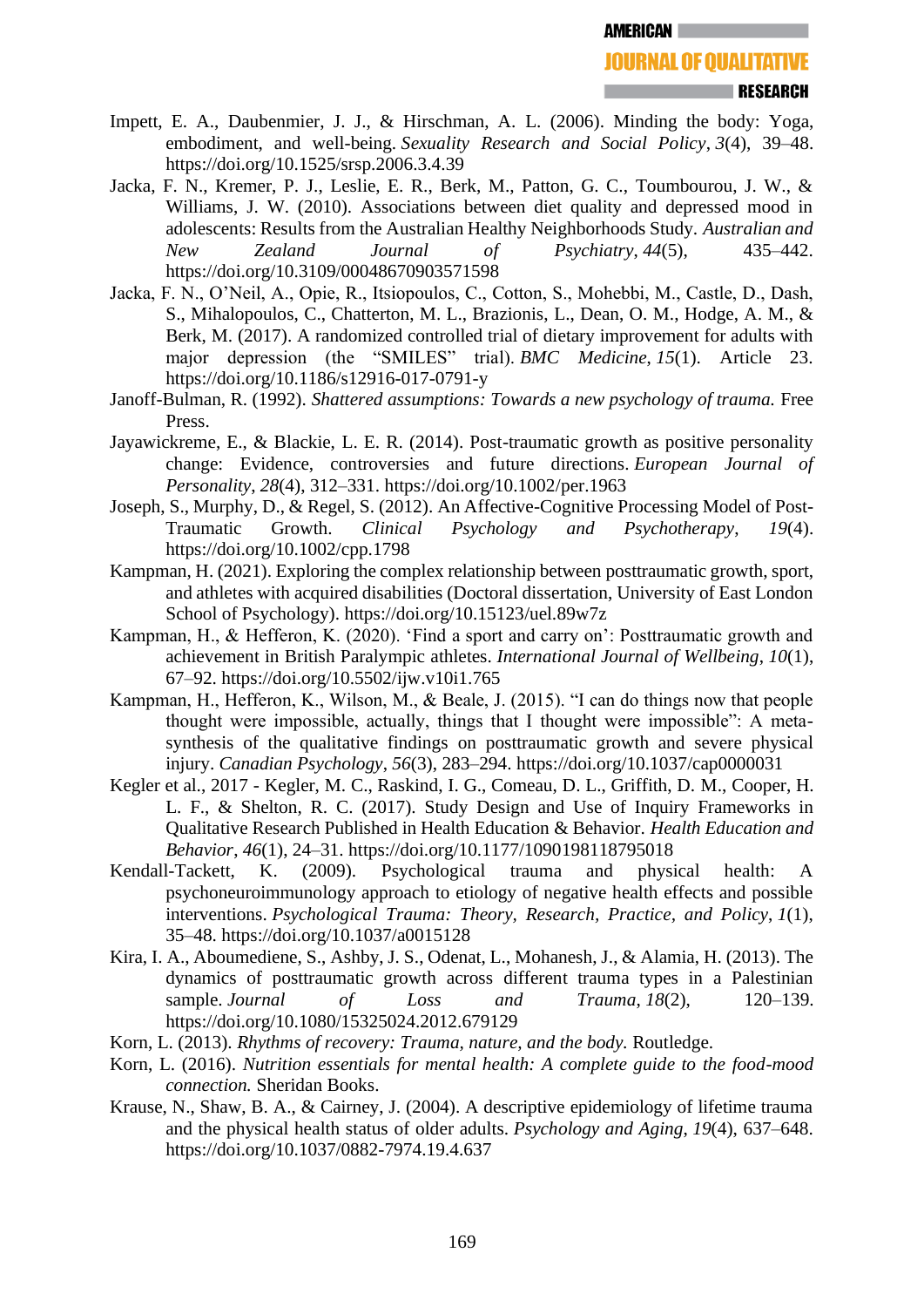- Larkin, M., Watts, S., & Clifton, E. (2006). Giving voice and making sense in interpretative phenomenological analysis. *Qualitative Research in Psychology*. [https://doi.org/10.1191/1478088706qp062oa.](https://doi.org/10.1191/1478088706qp062oa)
- Latifi, Z., Soltani, M., & Mousavi, S. (2020). Evaluation of the effectiveness of self-healing training on self-compassion, body image concern, and recovery process in patients with skin cancer. *Complementary Therapies in Clinical Practice*, *40*. <https://doi.org/10.1016/j.ctcp.2020.101180>
- Levitt, H. M., Motulsky, S. L., Wertz, F. J., Morrow, S. L., & Ponterotto, J. G. (2017). Recommendations for designing and reviewing qualitative research in psychology: Promoting methodological integrity. *Qualitative Psychology*, *4*(1), 2–22. <https://doi.org/10.1037/qup0000082>
- Linley, P. A., & Joseph, S. (2004). Positive change following trauma and adversity: A review. *Journal of Traumatic Stress*, *17*(1), 11–21. <https://doi.org/10.1023/B:JOTS.0000014671.27856.7e>
- Litz, B. T., & Gray, M. J. (2002). Emotional numbing in posttraumatic stress disorder: Current and future research directions. *Australian and New Zealand Journal of Psychiatry*, *36*(2), 198–204.<https://doi.org/10.1046/j.1440-1614.2002.01002.x>
- Lykins, E. L. B., Segerstrom, S. C., Averill, A. J., Evans, D. R., & Kemeny, M. E. (2007). Goal shifts following reminders of mortality: Reconciling posttraumatic growth and terror management theory. *Personality and Social Psychology Bulletin*, *33*(8), 1088–1099. <https://doi.org/10.1177/0146167207303015>
- Maercker, A., & Zoellner, T. (2004). The Janus face of self-perceived growth: Toward a twocomponent model of posttraumatic growth. *Psychological Inquiry*, *15*(1), 41–48.
- Maslow, AH. 1943. A theory of human motivation. *Psychological Review*, 50: 370–96.
- Merleau-Ponty, M. (1962). *Maurice Merleau Ponty: Basic writings.* Routledge.
- Michopoulou, E., & Jauniškis, P. (2020). Exploring the relationship between food and spirituality: A literature review. *International Journal of Hospitality Management*, *87*. <https://doi.org/10.1016/j.ijhm.2020.102494>
- Mills, K. L., McFarlane, A. C., Slade, T., Creamer, M., Silove, D., Teesson, M., & Bryant, R. (2011). Assessing the prevalence of trauma exposure in epidemiological surveys. *Australian and New Zealand Journal of Psychiatry*, *45*(5), 407–415. <https://doi.org/10.3109/00048674.2010.543654>
- Missel, M., Hansen, M., Jackson, R., Siemsen, M., & Schønau, M. N. (2018). Re-embodying eating after surgery for oesophageal cancer: Patients' lived experiences of participating in an education and counselling nutritional intervention. *Journal of Clinical Nursing*, *27*(7–8), 1420–1430.<https://doi.org/10.1111/jocn.14297>
- Mugel, O., Gurviez, P., & Decrop, A. (2019). Eudaimonia around the kitchen: A hermeneutic approach to understanding food well-being in consumers' lived experiences. *Journal of Public Policy and Marketing*, *38*(2), 280–295. <https://doi.org/10.1177/0743915618825267>
- Mujcic, R., & Oswald, A. J. (2016). Evolution of well-being and happiness after increases in consumption of fruit and vegetables. *American Journal of Public Health*, *106*(8), 1504– 1510.<https://doi.org/10.2105/AJPH.2016.303260>
- Mytko, J. J., & Knight, S. J. (1999). Body, mind and spirit: Towards the integration of religiosity and spirituality in cancer quality of life research. *Psycho-Oncology*, *8*(5), 439–450.https://doi.org/10.1002/(sici)1099-1611(199909/10)8:5<439::aidpon421>3.0.co;2-l
- Natvik, E., Gjengedal, E., Moltu, C., & Råheim, M. (2014). Re-embodying eating: Patients' experiences 5 years after bariatric surgery. *Qualitative Health Research*, *24*(12), 1700– 1710.<https://doi.org/10.1177/1049732314548687>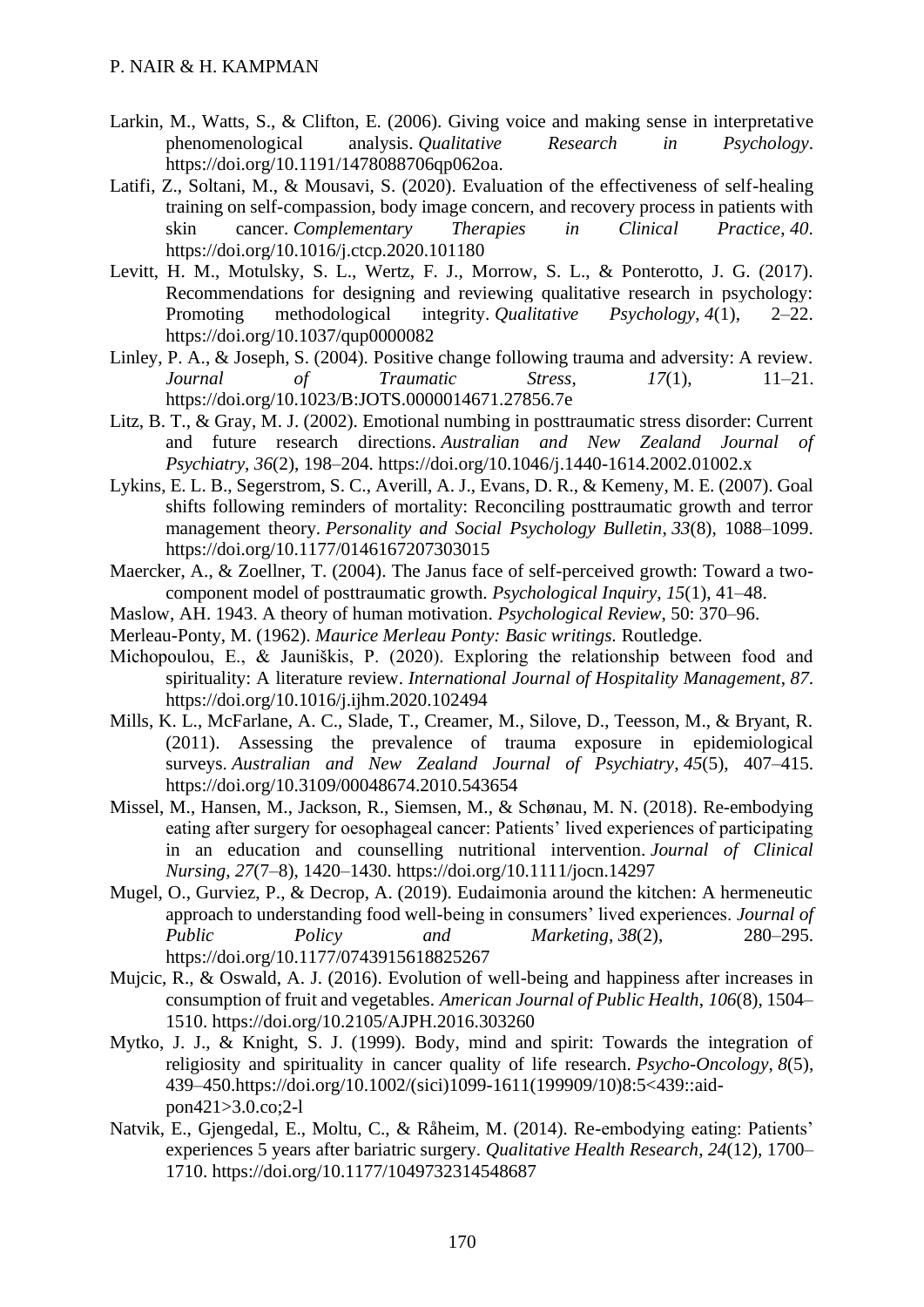- Ong, A. D., Kim, S., Young, S., & Steptoe, A. (2017, October 1). Positive affect and sleep: A systematic review. *Sleep Medicine Reviews*, *35*, 21-32. <https://doi.org/10.1016/j.smrv.2016.07.006>
- Otake, K., & Kato, K. (2017). Subjective happiness and emotional responsiveness to food stimuli. *Journal of Happiness Studies*, *18*(3), 691–708. [https://doi.org/10.1007/s10902-](https://doi.org/10.1007/s10902-016-9747-8) [016-9747-8](https://doi.org/10.1007/s10902-016-9747-8)
- Park, C. L., Wilt, J. A., Russell, B. S., & Fendrich, M. R. (2022). Does perceived post-traumatic growth predict better psychological adjustment during the COVID-19 pandemic? Results from a national longitudinal survey in the USA. *Journal of psychiatric research*, *146*, 179-185.
- Piran, N. (2016). Embodied possibilities and disruptions: The emergence of the Experience of Embodiment construct from qualitative studies with girls and women. *Body Image*, *18*, 43–60.<https://doi.org/10.1016/j.bodyim.2016.04.007>
- Piran, N., Teall, T. L., & Counsell, A. (2020). The experience of embodiment scale: Development and psychometric evaluation. *Body Image*, *34*, 117–134. <https://doi.org/10.1016/j.bodyim.2020.05.007>
- Pozza, A., Bossini, L., Ferretti, F., Olivola, M., Del Matto, L., Desantis, S., Fagiolini, A., & Coluccia, A. (2019). The Effects of Terrorist Attacks on Symptom Clusters of PTSD: a Comparison with Victims of Other Traumatic Events. *Psychiatric Quarterly*, *90*(3), 587–599.<https://doi.org/10.1007/s11126-019-09650-3>
- Rao, T.S., Asha, M., Ramesh, B., & Jagannatha Rao, K. (2008). Understanding nutrition, depression and mental illnesses. *Indian Journal of Psychiatry*, *50*(2), 77. <https://doi.org/10.4103/0019-5545.42391>
- Rooney, C., McKinley, M. C., & Woodside, J. V. (2013). The potential role of fruit and vegetables in aspects of psychological well-being: A review of the literature and future directions. In *Proceedings of the nutrition society* (Vol. 72, pp. 420–432). [https://doi.org/10.1017/S0029665113003388.](https://doi.org/10.1017/S0029665113003388)
- Rucklidge, J. J., & Kaplan, B. J. (2016). Nutrition and mental health. *Clinical Psychological Science*, *4*(6), 1082–1084. [https://doi.org/10.1177/2167702616641050.](https://doi.org/10.1177/2167702616641050)
- Ryff, C. D. (1989). Happiness is everything, or is it? Explorations on the meaning of psychological well-being. *Journal of Personality and Social Psychology*, *57*(6), 1069– 1081.<https://doi.org/10.1037/0022-3514.57.6.1069>
- Ryff, C. D., & Singer, B. H. (2008). Know thyself and become what you are: A eudaimonic approach to psychological well-being. *Journal of Happiness Studies*, *9*(1), 13–39. <https://doi.org/10.1007/s10902-006-9019-0>
- Sablston, C. M., McDonough, M. H., & Crocker, P. R. E. (2007). Psychosocial experiences of breast cancer survivors involved in a dragon boat program: Exploring links to positive psychological growth. *Journal of Sport and Exercise Psychology*, *29*(4), 419–438. <https://doi.org/10.1123/jsep.29.4.419>
- Sadhukhan, M. (2020). Relationship between nutrition and psychology. *IJRESM*, *3*(7), 337– 338.
- Sánchez-Villegas, A., Delgado-Rodríguez, M., Alonso, A., Schlatter, J., Lahortiga, F., Majem, L. S., & Martínez-González, M. A. (2009). Association of the Mediterranean dietary pattern with the incidence of depression. *Archives of General Psychiatry*, *66*(10), Article 1090.<https://doi.org/10.1001/archgenpsychiatry.2009.129>
- Seligman, M. E. P. (2008, July). Positive health. *Applied Psychology*, *51*(1), 3-18. <https://doi.org/10.1111/j.1464-0597.2008.00351.x>
- Shakespeare-Finch, J., & Armstrong, D. (2010). Trauma type and posttrauma outcomes: Differences between survivors of motor vehicle accidents, sexual assault, and bereavement. *Journal of Loss and Trauma*, *15*(2), 69–82. <https://doi.org/10.1080/15325020903373151>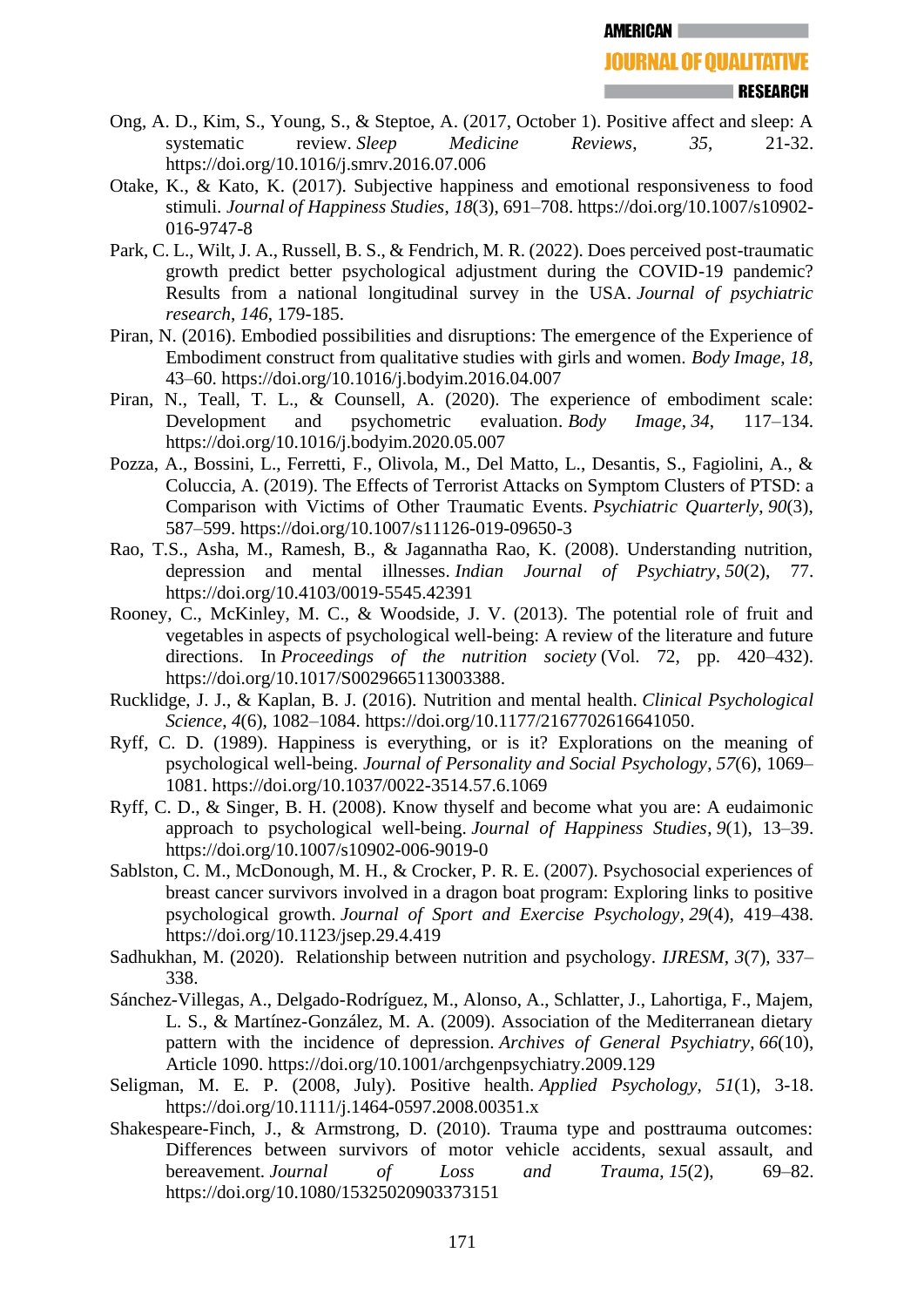- Shakespeare-Finch, J., & Barrington, A. J. (2012). Behavioural changes add validity to the construct of posttraumatic growth. *Journal of Traumatic Stress*, *25*(4), 433–439. <https://doi.org/10.1002/jts.21730>
- Smith, J. A., & Osborn, M. (2008). Interpretative phenomenological analysis. In J.A. Smith (Ed.), *Qualitative psychology: A practical guide to research methods* (2nd ed., pp. 53- 80). SAGE Publications.
- Smith, J. A., Flowers, P., & Larkin, M. (2009). *Interpretative phenomenological analysis: Theory, method and research.* SAGE Publications.
- Smith, J. A., Flowers, P., & Larkin, M. (2022). *Interpretative phenomenological analysis: Theory, method and research.* (2nd ed.). SAGE Publications
- Smith, J. E. H. (2017). *Embodiment: A history*. Oxford University Press. <https://doi.org/10.1093/acprof:oso/9780190490447.001.0001>
- Sofi, F., Cesari, F., Abbate, R., Gensini, G. F., & Casini, A. (2008). Adherence to Mediterranean diet and health status: Meta-analysis. *BMJ*, 337(7671), 673–675. <https://doi.org/10.1136/bmj.a1344>
- Soltani, M., & Latifi, Z., & Moosavi, S. (2020). The effect of self-healing education on selfcompassion, body image concern and improvement of disease process in suffering from skin cancers. *Dermatology and Cosmetic*, *10*(4), 222-234. <https://www.sid.ir/en/journal/ViewPaper.aspx?id=778820>
- Stanley, S. (2016). *Relational and body-centered practices for healing trauma: Lifting the burdens of the past*. Taylor and Francis Inc.<https://doi.org/10.4324/9781315692364>
- Sulmasy, D. P. (2002). A biopsychosocial-spiritual model for the care of patients at the end of life. In *Gerontologist* (Vol. 42, pp. 24–33). Gerontological Society of America. https://doi.org/10.1093/geront/42.suppl\_3.24
- Tallman, B., Shaw, K., Schultz, J., & Altmaier, E. (2010). Well-being and posttraumatic growth in unrelated donor marrow transplant survivors: A nine-year longitudinal study. *Rehabilitation Psychology*, *55*(2), 204–210.<https://doi.org/10.1037/a0019541>
- Tan, M. M., Chan, C. K. Y., & Reidpath, D. D. (2014). Faith, food and fettle: Is individual and neighborhood religiosity/spirituality associated with a better diet? *Religions*, *5*(3), 801– 813.<https://doi.org/10.3390/rel5030801>
- Tedeschi, R. G., & Calhoun, L. G. (1995). *Trauma and transformation*. SAGE Publications.
- Tedeschi, R. G., & Calhoun, L. G. (1996). The posttraumatic growth inventory: Measuring the positive legacy of trauma. *Journal of Traumatic Stress*, *9*(3), 455–471. <https://doi.org/10.1002/jts.2490090305>
- Tedeschi, R. G., & Calhoun, L. G. (2004). Posttraumatic Growth: Conceptual Foundations and Empirical Evidence. *Psychological Inquiry, 15*(1), 1-18. [https://doi.org/10.1207/s15327965pli1501\\_01](https://doi.org/10.1207/s15327965pli1501_01)
- Tedeschi, R. G., & Calhoun, L. G. (2006). Time of change? The spiritual challenges of bereavement and loss. *Omega: Journal of Death and Dying*, *53*(1–2), 105–116. <https://doi.org/10.2190/7MBU-UFV9-6TJ6-DP83>
- Tedeschi, R. G., & Calhoun, L. G. (2012). Pathways to personal transformation: Theoretical and empirical developments. In P.T.P. Wong (Ed.), *The human quest for meaning: Theories, research and applications* (2nd ed., pp. 559-572). Routledge.
- Tedeschi, R. G., Cann, A., Taku, K., Senol-Durak, E., & Calhoun, L. G. (2017). The posttraumatic growth inventory: A revision integrating existential and spiritual change. *Journal of Traumatic Stress*, *30*(1), 11–18.<https://doi.org/10.1002/jts.22155>
- Tedeschi, R. G., Park, C., & Calhoun, L. G. (1988). Posttraumatic growth: Conceptual issues. In R. G. Tedeschi, C. Park, & L. G. Calhoun (Eds.), *Posttraumatic growth* (pp.1-22). Lawrence Erlbaum Associates.
- Tedeschi, R. G., Shakespeare-Finch, J., Taku, K. & Calhoun, L. G. (2018). *Posttraumatic growth: Theory, research and applications.* Routledge.